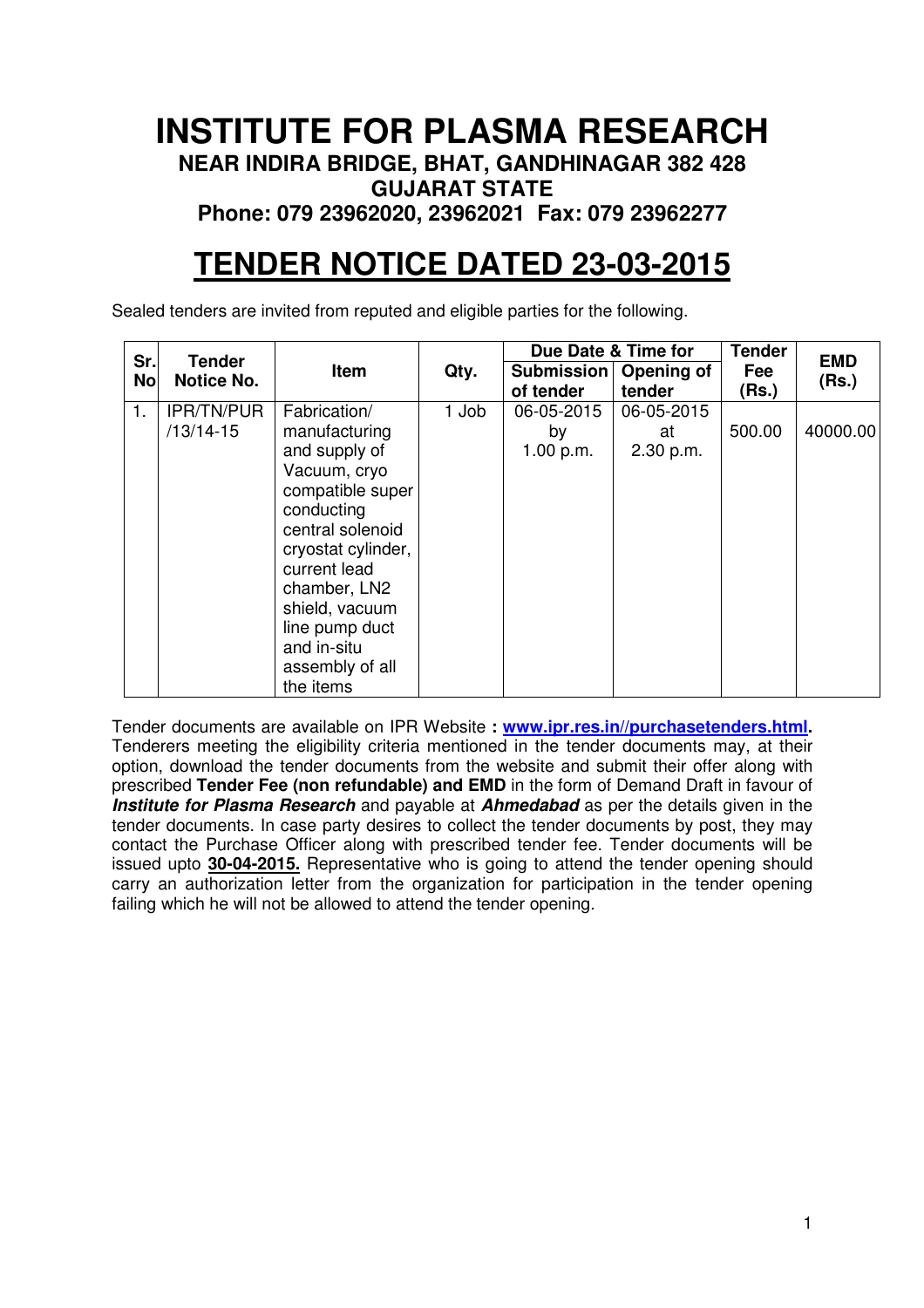## **TENDER NOTICE No.IPR/TN/PUR/13/14-15 DATED 23-03-2015**

**For** Fabrication/ manufacturing and supply of Vacuum, cryo compatible super conducting central solenoid cryostat cylinder, current lead chamber, LN2 shield, vacuum line pump duct and in-situ assembly of all the items – 1 Job

### **NOTE:**

- 1. Full details and specifications of the items and general instructions to be followed regarding submission of tenders are indicated in the tender documents.
- **2. Proof for fulfillment of eligibility criteria mentioned hereunder should be submitted along with the tender. If the tender is submitted without valid documents, we shall not consider your offer. Tenders received without proof of eligibility criteria will be rejected.**
- 3. Tender documents can also be obtained by submitting a written request to the Purchase Officer together with prescribed tender fee, provided that the eligibility criteria is fulfilled. Last date for issue of Tender documents is 30-04-2015.
- **4.** While requesting for Tender Documents, such request shall indicate **the "REQUEST FOR TENDER DOCUMENTS AGAINST TENDER NOTICE NO.IPR/TN/PUR/13/14-15 DATED 23-03-2015".**
- **5. The tender fee of Rs.500/- (non refundable) should be made in the form of DEMAND DRAFT issued by SBI/nationalized banks or any one of the scheduled banks mentioned in the bracket (Axis Bank, HDFC Bank, ICICI Bank and IDBI Bank) drawn in favour of Institute for Plasma Research and payable at Ahmedabad. Vendor's name and tender number shall be indicated on the reverse side of the Demand Draft.**
- **6. The scheduled banks approved by IPR are Axis Bank, HDFC Bank, ICICI Bank and IDBI Bank. No other scheduled banks except above are acceptable to IPR.**
- **7. DD should not be prior dated to the date of advertisement. Separate request letter and separate Demand Draft shall be sent for each tender.**
- **8. Those who use the downloaded tender documents from IPR Website may submit the prescribed Tender Fee keeping in a separate envelope along with the tender.**
- **9. Tenders received without the prescribed tender fee will be rejected.**
- 10. No request for the extension of due date will be considered.
- 11. Late/Delayed offers will not be accepted.
- **12. Tenders in a sealed envelope superscribing the envelope with the above tender no., date, due date and brief description of tendered item along with Tender Fee of Rs.500/- and EMD for Rs.40,000/- by way of Demand Draft**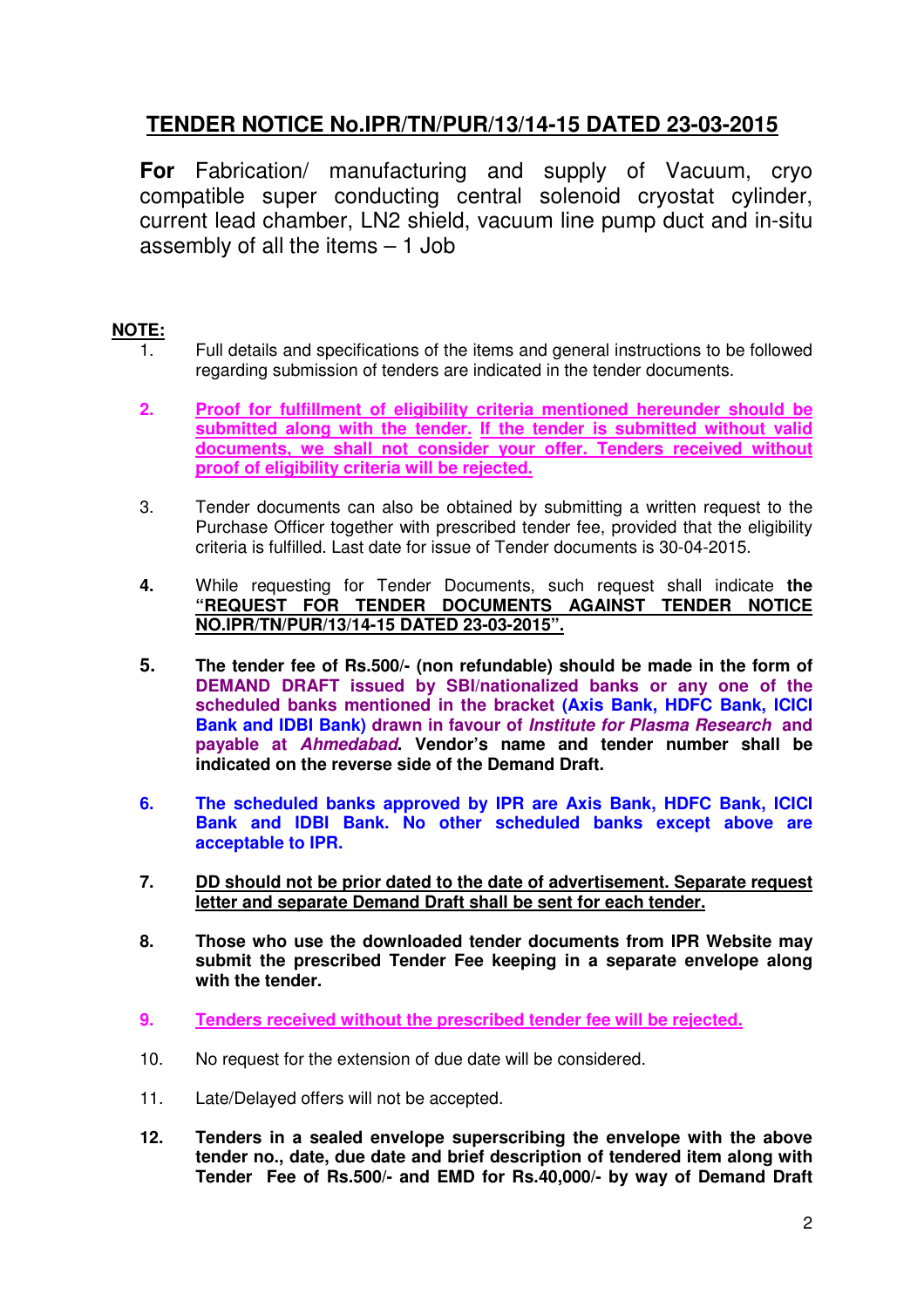from **SBI/nationalized banks or any one of the scheduled banks mentioned in the bracket (Axis Bank, HDFC Bank, ICICI Bank and IDBI Bank) drawn in favour of Institute for Plasma Research and payable at Ahmedabad should be submitted to the Purchase Officer at the above address by 1.00 p.m. on 6 th May, 2015. Tenders received upto 1.00 p.m. on 6-5-2015 will be opened on the same day at 2.30 p.m. in the presence of attending tenderers.** 

- 13. In the event of any date indicated above is a declared Holiday, the next working day shall become operative for the respective purpose mentioned herein.
- 14. IPR will not be responsible for any delay/loss of documents in transit.
- 15. Tenders received without the details asked for including proof of eligibility for participating in the tender may not be considered.
- 16. Tenderers should furnish/enclose full technical details/literature, delivery period and confirm the terms and conditions attached with the tender.
- **17. Those who do not meet with the eligibility criteria need not submit Tender.**
- 18. The Director, IPR reserves the right to accept or reject any offer in full or part thereof without assigning any reason thereof.
- **19. Quotations received without EMD will not be considered.**

#### **20. AUTHORITY LETTER**

- **a) Tenderers who wish to attend the tender opening should invariably carry an authorization letter from their company, failing which they will not be allowed to participate in the tender opening process. However a single participation is only allowed from each company**
- **b) The tenderers representative, who reaches the venue of the tender opening late, i.e. after the starting time specified for opening of the tenders, may not be allowed to take part in the tender opening. It should be noted that only one representative of each tenderer will be permitted to participate in the tender opening.**

#### **ELIGIBILITY CRITERIA:**

1) Vendors registered in India for last five years with full company profile

#### **AND**

- A fabricator/manufacturer of medium sized non-magnetic stainless steel make high vacuum and ultra high vacuum compatible vacuum vessels and/or experimental cryostats. Supporting Purchase Orders must accompany the offer, without which the quotation will not be considered.
- A fabricator/manufacturer of hydro-formed bubble panel type Stainless steel LN2 thermal shields operating at 80 K with adequate design expertise. Supporting Purchase Orders must accompany the offer, without which the quotation will not be considered.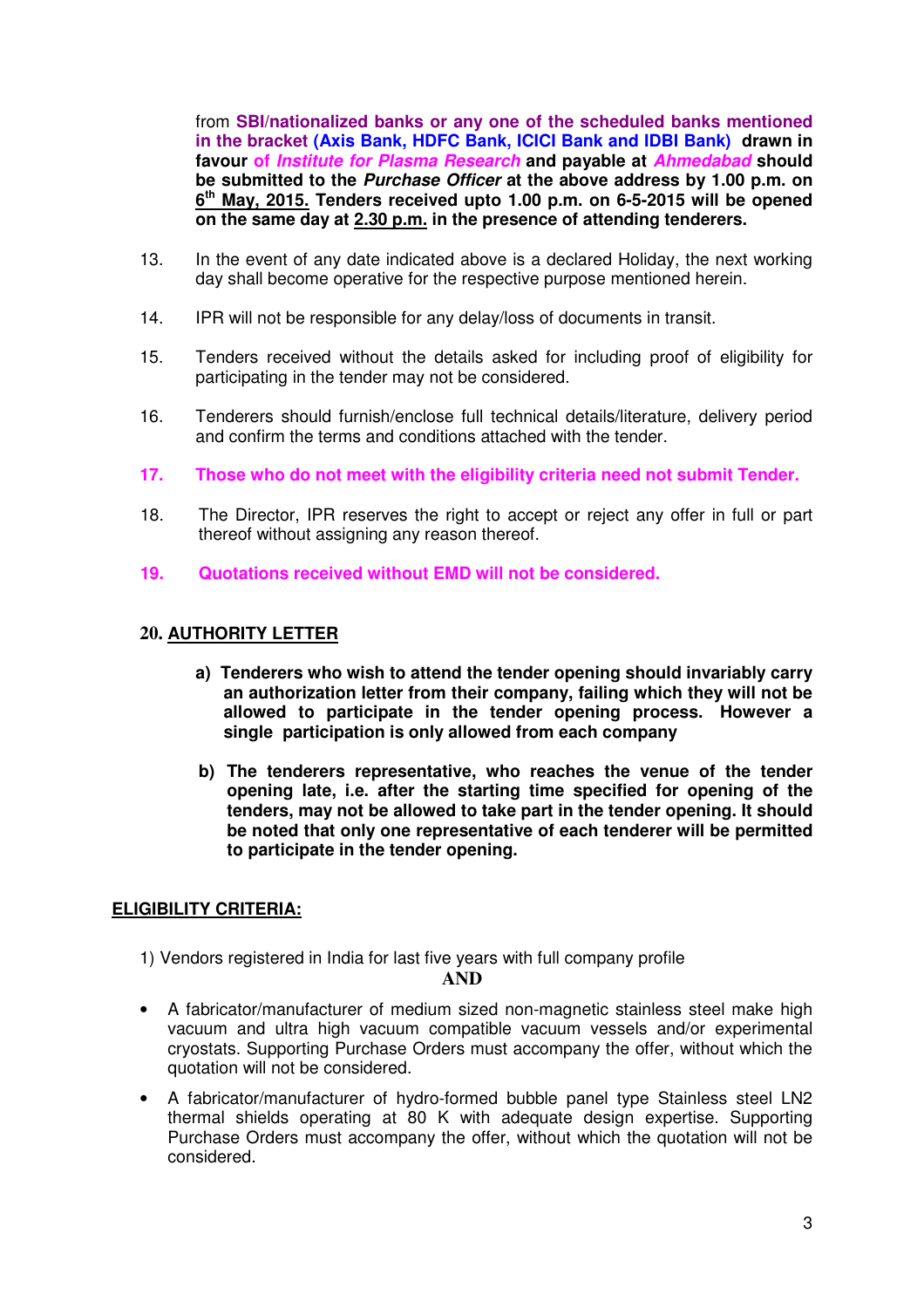• The vendor must have an average annual turnover of not less than INR 200 lakhs over the past three financial years (2011-2012 to 2013-2014). Audited financial statement of accounts for the above financial years to be submitted.

The response to tender without submission of proof of above points will summarily be rejected without further communication.

**NOTE: Issue of tender documents does not mean that a vendor is qualified to submit tenders. IPR's decision to consider as to whether a vendor has met with the eligibility criteria is final.**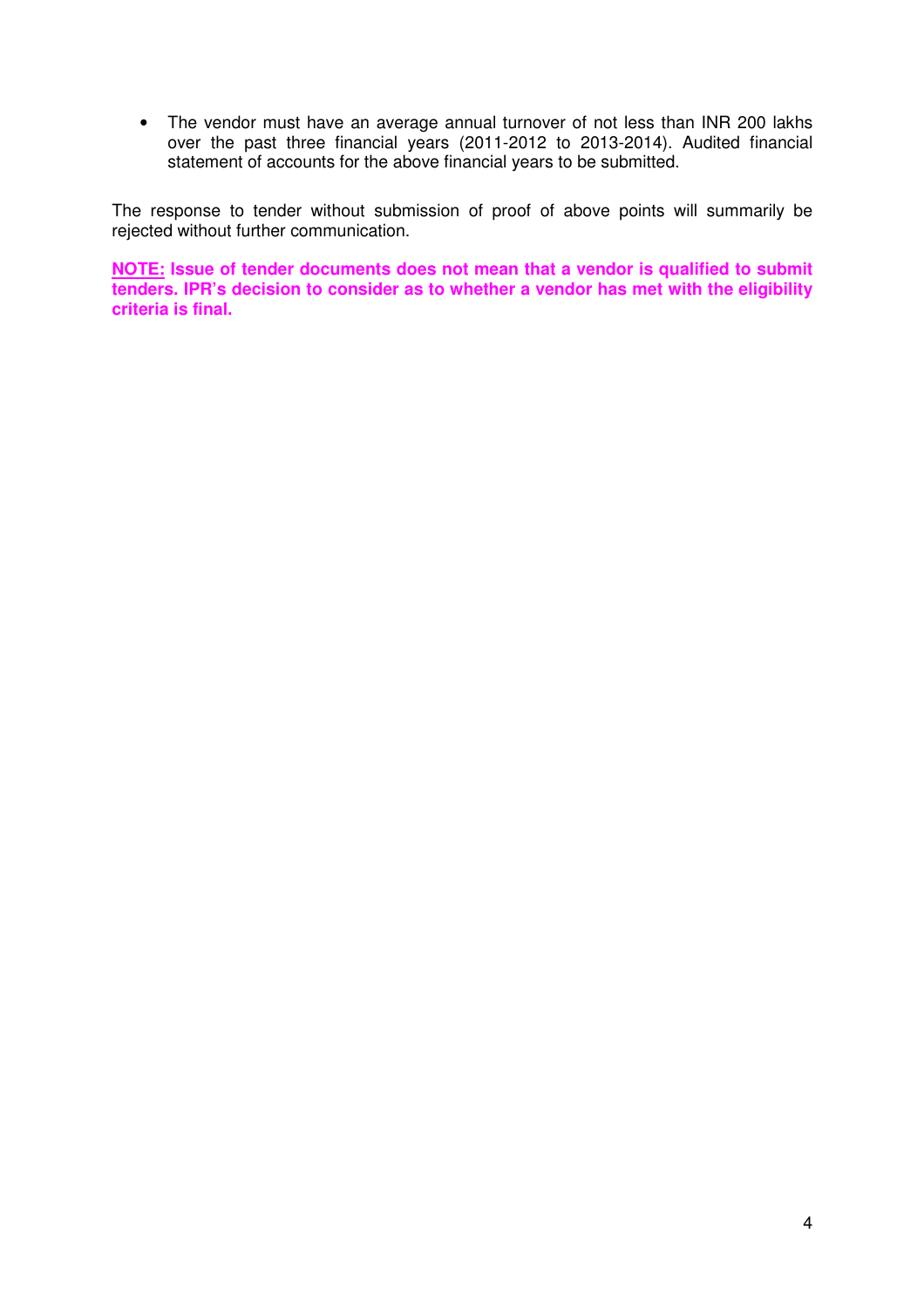#### **(1) INSTRUCTIONS TO BIDDERS AND TERMS AND CONDITIONS**

- 1.1 The quotation and any order resulting from this tender/enquiry shall be governed by our General Conditions of contract and supplier quoting this tender shall be deemed to have read and understood the same in toto.
- 1.2 Where counter terms and conditions have been offered by the supplier, the same shall not be deemed to have been accepted by us, unless our specific written acceptance thereof is obtained.
- 1.3 **Tender Fee:** Tenders received without the prescribed Tender fee will be rejected.

#### 1.4 **Eligible Bidders**

- 1.4.1 This Invitation of Bids is open to all suppliers who meet the **Eligibility criteria** mentioned in the tender documents.
- 1.4.2 The Bidder shall bear all costs associated with the preparation and submission of its bid and the Purchaser will no case be responsible or liable for these costs, regardless of the conduct or outcome of the bidding process.

#### 1.5 **Clarifications:**

- 1.5.1 Any technical and commercial questions, information, clarifications etc. that may be required pertaining to this tender may be obtained from the Purchase officer. Bidder will send the request for such clarifications to the Purchase Officer minimum 10 working days prior to the due date to submit the bid.
- 1.5.2 Bids shall be complete in all respects and shall include properly filled in prices, other specifications, schedules, relevant drawings and catalogues as necessary alongwith the bid covering letter, all in duplicate.

#### 1.6 **Scope of work/Supply and Specifications:**

- 1.6.1 Scope of work/supply, specifications and drawings under this tender notice are given in tender documents. Materials should be offered strictly conforming to the specifications within acceptable tolerance level given in specifications / drawings given in tender document. Deviations, if any, should be clearly indicated by the bidder in their bid. The supplier should also indicate the Make/Type number of the materials offered and catalogues, technical literature and samples, wherever necessary should accompany the quotation.
- 1.6.2 Any fittings or accessories which may not be specifically mentioned in the Specifications or Particulars but which are usual or necessary for proper and efficient functioning of the Stores as per the specifications of the tender shall be supplied by the Contractor without extra charge to the Purchaser, the Stores supplied shall be complete in all respects.

# 1.7 **Alteration of specifications, Patterns and Drawings:**

The Purchaser reserves the right to alter, whenever necessary, specifications, patterns and drawings. As from the date, the Stores shall be in accordance with the specifications, patterns and drawings so altered, which the contractor is bound to comply with.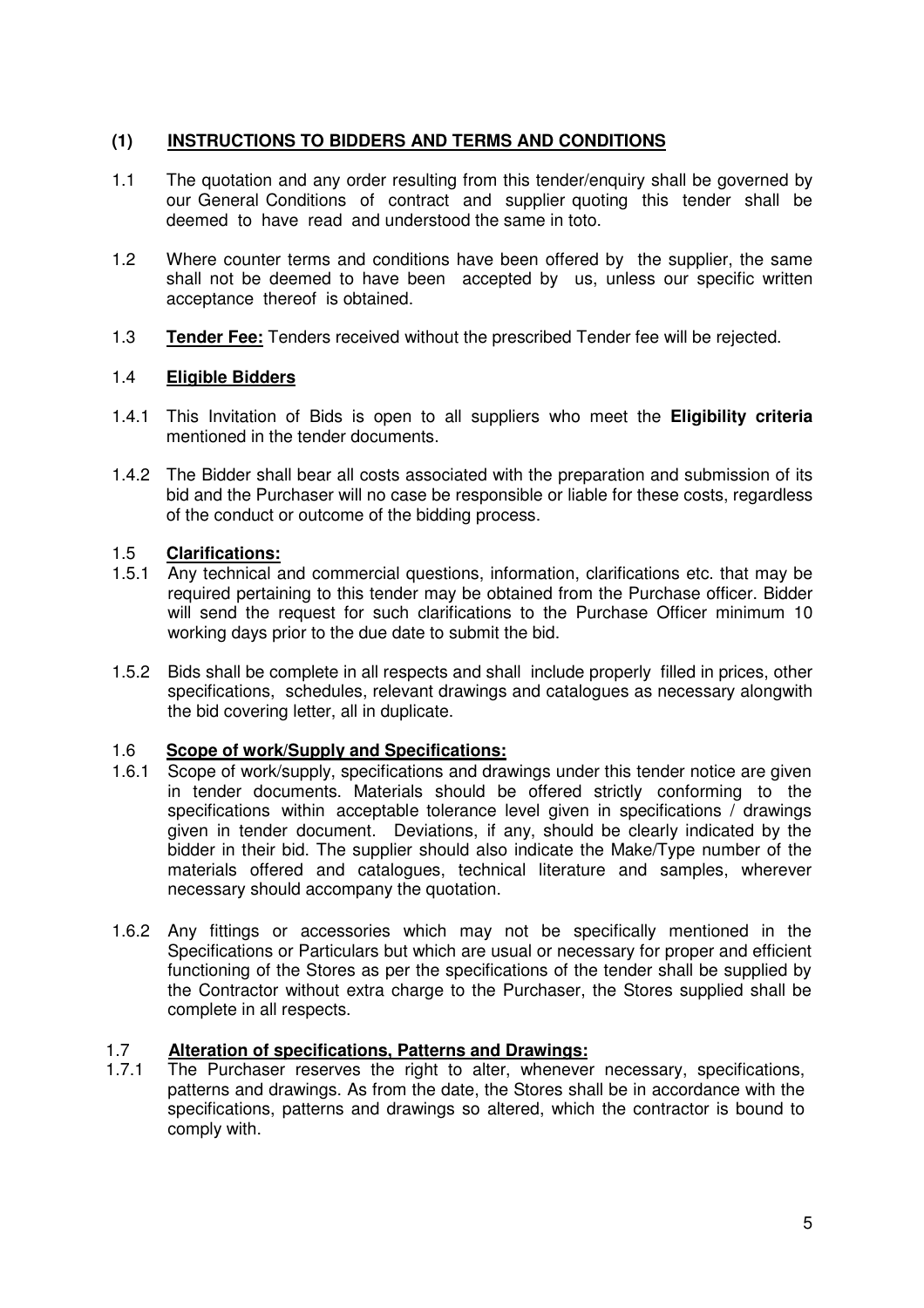- 1.7.2 In the event of such alteration involving a revision in the cost, or in the delivery period, the same shall be discussed and mutually agreed to, taking into account the unit rates of similar items in the Contract. In case of disagreement, the decision of the Purchaser, in the cost or the delivery period, shall be final and conclusive.
- 1.8 **Minor modifications / Additional Scope of Work:** Minor modifications / additional scope of work to the tune of 2% of the total contract value will be carried out by the contractor without any extra cost to IPR.

#### 1.9 **Subletting or Assignment of Contract:**

- 1.9.1 The Contractor shall not sublet, transfer or assign the Contract or any part thereof or bills or any other benefits, accruing therefrom or under the contract without the prior written consent of the Purchaser (All Sub-contractors are required to be appraised and approved by the Purchaser before placement of orders by the Contractor/Supplier). However, such consent shall not be unreasonably withheld by the Purchaser, if such stores are not normally manufactured by the Contractor, such assignment or subletting shall not relive the Contractor from any contractual obligation or responsibility under the Contract.
- 1.9.2 Any breach of this condition shall entitle the Purchaser to cancel the Contract or any part thereof and to purchase from other sources at the risk and cost of the Contractor and shall recover from the Contractor damages arising from such cancellations.
- 1.9.3 In case the Contractor sublets, transfers or assigns any part of the Contract with the prior written consent of the Purchaser, all payments to the Sub-Contractor shall be the responsibility of the Contractor and any requests from such sub-Contractor shall not be entertained by the Purchaser.
- 1.10 **Conditional Discount:** In case the tenderer offers any conditional discount with regard to acceptance of their offer within a specific payment terms, delivery, quantity etc. the purchaser will not take into consideration such conditional discount while evaluating their offer.
- 1.11 **Past performance:** In case the past performance of the tenderer is not found to be satisfactory with regard to quality, delivery, warranty obligation and non-fulfillment of terms and conditions of the contract, their offer is liable to be rejected by the purchaser.
- 1.12 **Compliance with the Security Requirements of the Purchaser:** The Contractor shall strictly comply with the Security Rules and Regulations of the Purchaser in force and shall complete the required formalities including verification from Police and any other authority and obtain necessary prior permission for entry into the Purchasers premises, wherever authorized by the Purchaser.

#### 1.13 **Manner & method for submission of tenders**

1.13.1 **Language of Bid:** The bid prepared by the Bidder, as well as all correspondence and documents relating to the bid exchanged by the Bidder and the Purchaser, shall be written in English language only especially when the details are technical.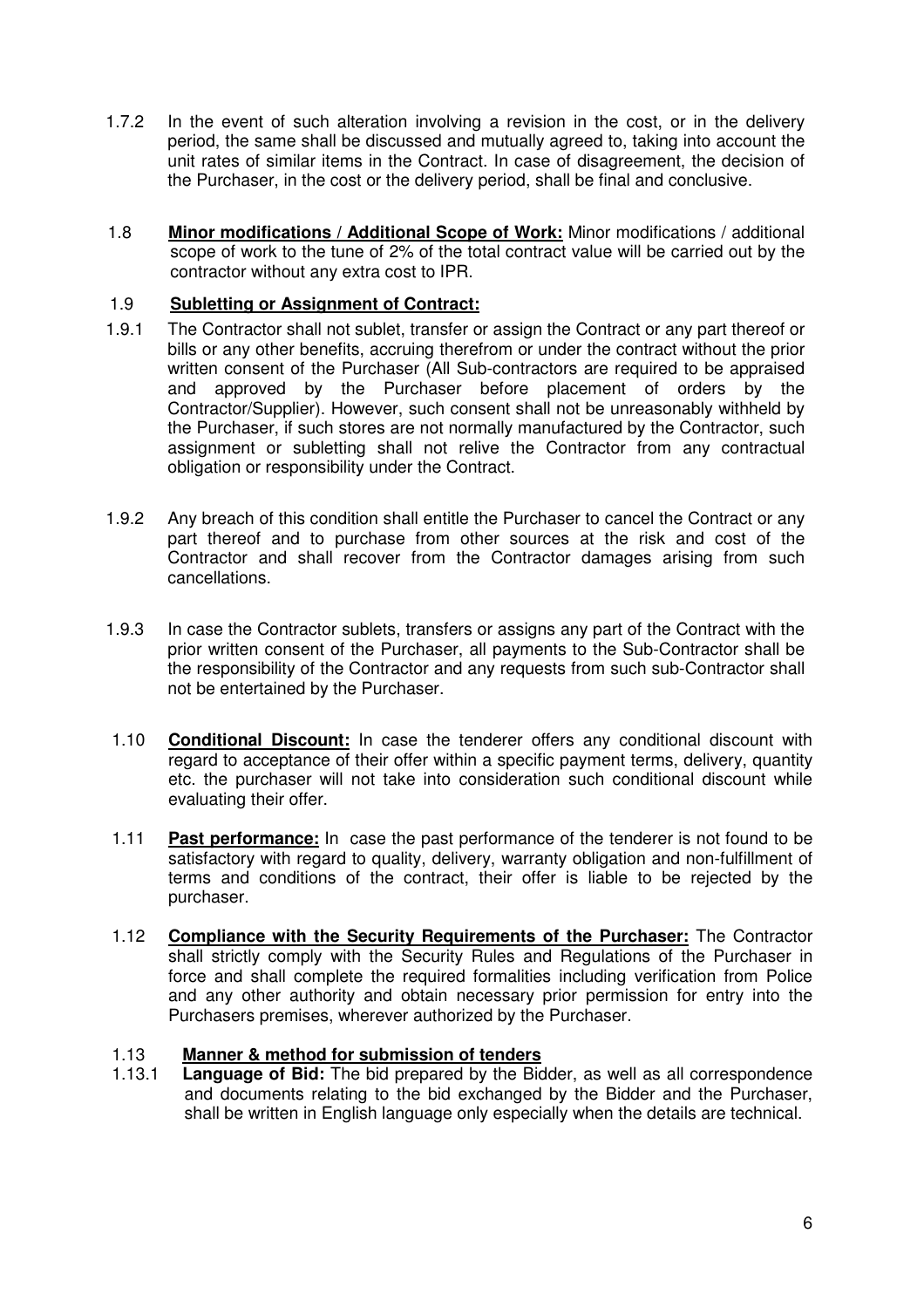#### 1.14 **Submission of tenders:**

- 1.14.1 All tenders in response to this invitation shall be submitted as under.
- 1.14.2 **Quotation:** Your quotation superscribing our tender/enquiry No., date, due date and short description of item should be submitted to the Purchase Officer, IPR in a sealed envelope on or before the due date. Envelopes received without Tender number, date, due date and short description of item may be rejected

#### 1.14.3 **Deadline for submission of Bids:**

- 1.14.3.1 Bids must be received by the Purchaser at the address specified in Invitation for bids not later than the time and date specified therein. In the event of the specified date for the submission of Bids being declared a holiday for the Purchaser, the Bids will be received up to the appointed time on the next working day. Any delay / loss in transit for submitting the hard copy of the bid will not be entertained.
- 1.14.3.2 The Purchaser may, at its discretion, extend the deadline for submission of bids by issuing a **Corrigendum** in which case all rights and obligations of the Purchaser and Bidders previously subject to the deadline will thereafter be subject to the deadline as extended.

#### 1.14.4 **Late Bids:**

- 1.14.4.1 Any bid received by the Purchaser after the deadline for submission of bids prescribed by the Purchaser will be rejected.
- 1.14.4.2 Such tenders shall be marked as late and not be considered.

# 1.15 **Confidentiality:**

- Information relating to the examination, evaluation, comparison, and post qualification of bids, and recommendation of contract award, shall not be disclosed to bidders or any other persons not officially concerned with such process until the Purchase Order is released.
- 1.15.2 Any effort by a Bidder to influence the Purchaser in the examination, evaluation, comparison and post qualification of the bids or contract award decisions may result in the rejection of its Bid.

#### 1.16 **Bid Prices:**

- 1.16.1 The Bidder shall indicate on the appropriate price schedule form, the Unit prices and total bid prices of the goods it proposes to supply under the contract. Bidders should confirm that the price quoted is the lowest export price applied to scientific and educational institute in India.
- 1.16.2 Quotation should be submitted on on door delivery basis without extra charge wherever possible. For quotations on Ex-Works, Ex-godown basis the approximate packing and forwarding charges should be indicated by the supplier. In the case of local suppliers, the material is to be delivered at our stores free of charge. Unit rate/s should be valid throughout the validity of purchase order/contract period for addition/deletion purposes. Break-up of price should be furnished. The quoted price should not be subject to price escalation for whatsoever reasons. The quoted price shall be firm, fixed and non-revisable during the validity/extended validity of purchase order/contract.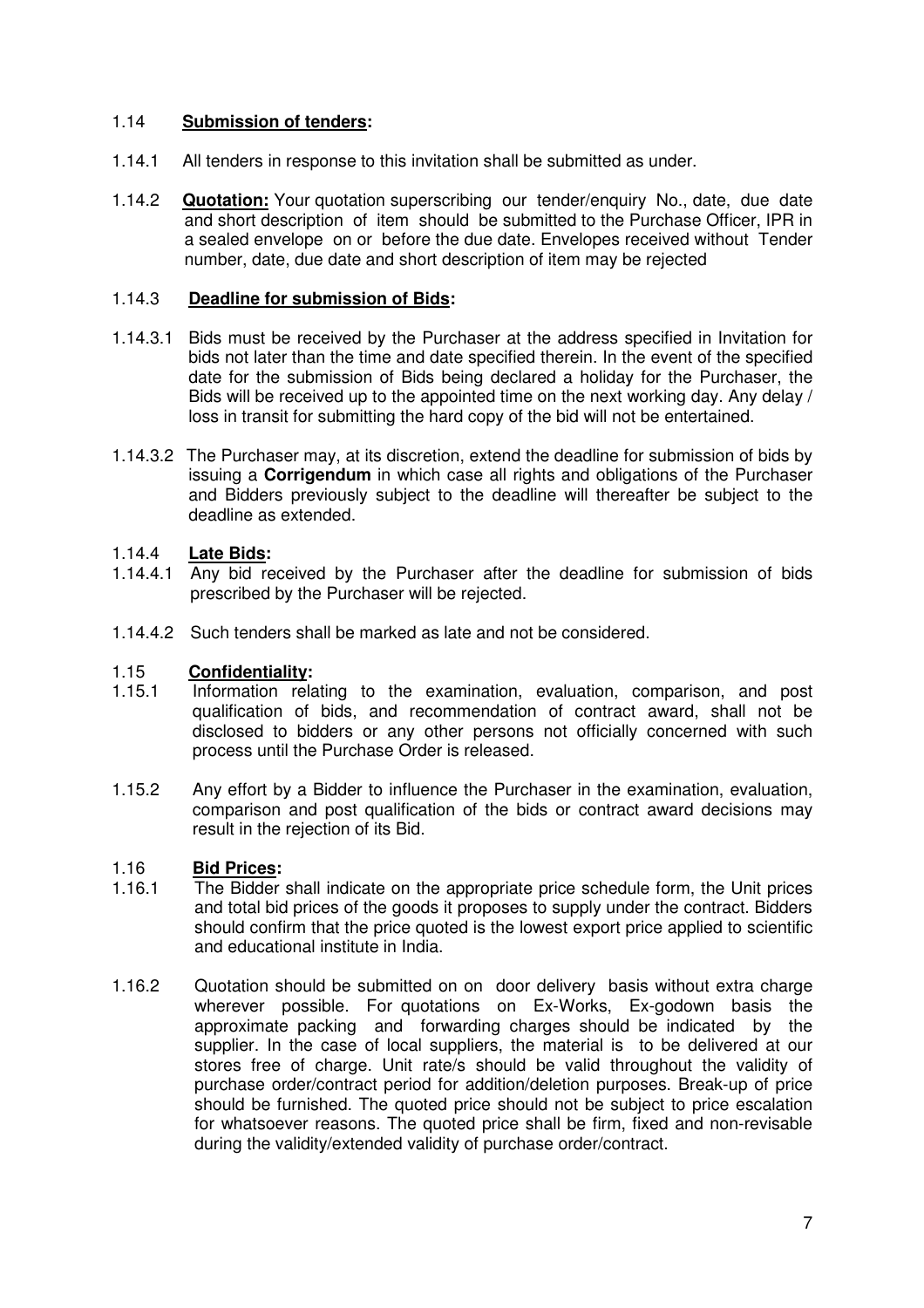- 1.16.3 The prices quoted must be FIRM and preference will be given to such tenders. In exceptional cases (e.g. items involving substantial use of raw materials susceptible to sharp fluctuations in prices) if prices quoted subject to variation it shall be on the basis of a standard 'Price Variation Formula'. The basis for calculation shall be very clearly stated. Here again preference will be given to the tenders with a specific ceiling on escalation. Price escalations occurring during the extended delivery period are not allowed. However, PVC is considered only if the delivery period is more than 18 months.
- 1.16.4 Prices are required to be quoted according to the units indicated in the tender form. When quotations are given in terms of units other than those specified in the tender form, relationship between the two sets of units must be furnished.
- 1.16.5 Wherever options are specified in the tender documents, IPR reserves the right to accept any option/s irrespective of whether all the vendors have quoted for all the options or not. The decision of IPR in this regard will be final.
- 1.16.6 The purchaser reserves the right to accept tenders for any quantity of his choice and the tenderer shall be bound to accept a contract for any quantity. The Purchaser also reserves the right to accept or reject lowest or any tender in full or in part without assigning any reasons. If tenderer wishes, they can offer price for different quantity slabs.
- 1.17 **TDS/Work Contract Tax/or any other leviable taxes or duties:** If applicable, the same shall be recovered from the contractors bill and necessary certificate will be issued to the contractor.
- 1.18 Tender should be free from Correction and Erasures. Corrections, if any, must be attested. All amounts shall be indicated both in words as well as in figures. Where there is difference between amounts quoted in words and figures, amount quoted in words shall prevail.
- 1.19 IPR shall be under no obligation to accept the lowest or any tender and reserves the right of acceptance of the whole or any part of the tender or portion of the quantity offered and the tenderers shall supply the same at the rates quoted.
- 1.20 **Sales tax/VAT:** IPR does not issue issue "C" or "D" form. The percentage of Sales Tax/VAT, surcharge, if applicable, and other levies legally leviable and intended to be claimed should be clearly indicated in the tender. Where this is not done, no claim on these accounts would be admissible later.
- 1.20.1 **VAT Registration:** Bidder may submit a copy of VAT Registration certificate along with their quotation (if applicable).
- 1.21 **Service Tax:** Wherever Service tax is applicable, it should be mentioned clearly. You may indicate percentage of Service Tax in your quotation.
- 1.22 **Excise Duty:** IPR is exempted from payment of Excise Duty under Government of India Notification No.10/97-CE (Central Excise) dated 1-3-1997. Excise Duty Exemption Certificate, wherever applicable, and as per rules will be issued at the appropriate time. Hence Excise Duty should not be included in the BID. However, prevailing percentage of Excise Duty may be indicated.
- 1.23 **Customs Duty:** IPR is exempted from payment of Customs Duty as per notification No.51/96 Customs. However from 1st March 2002 the Government of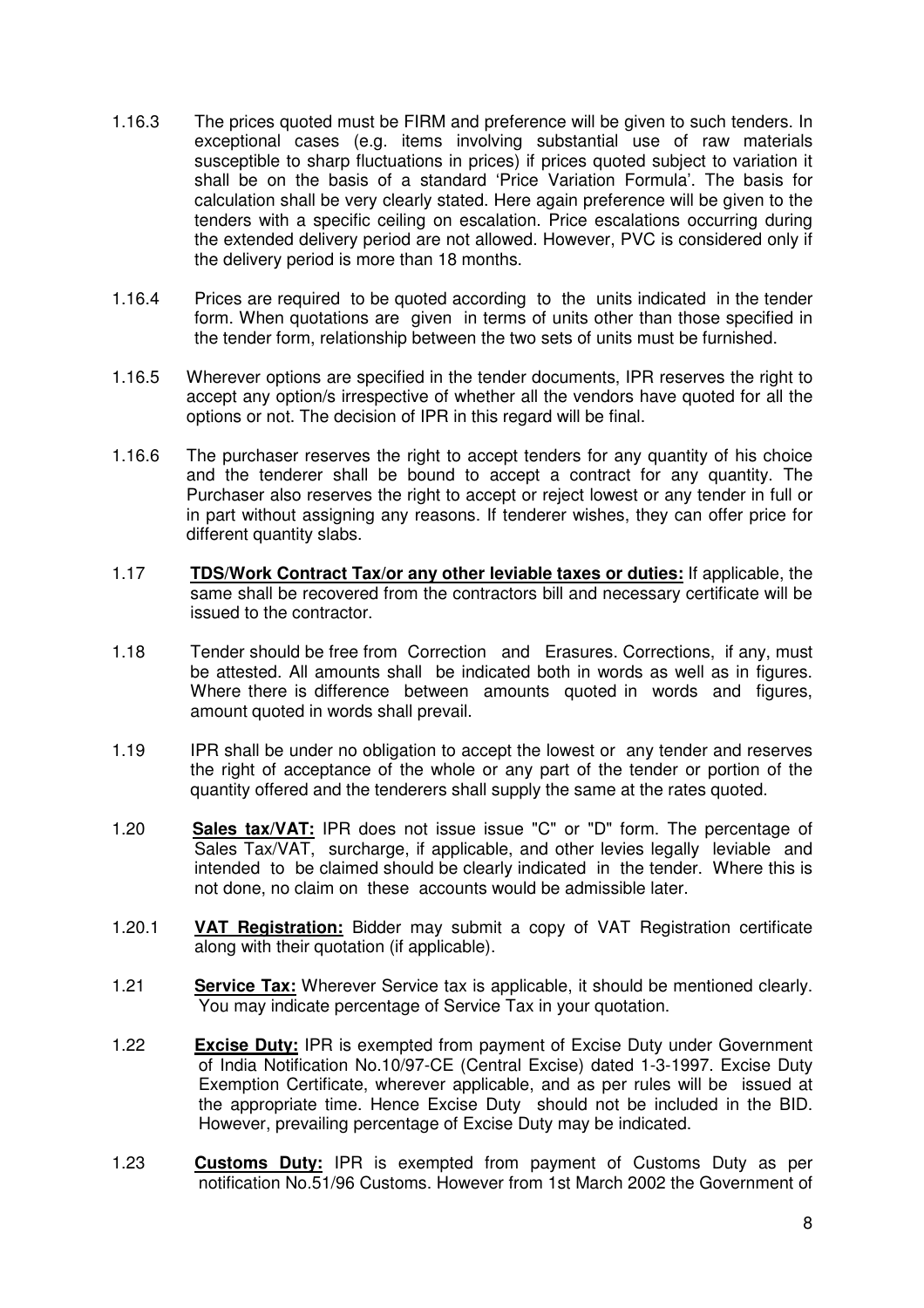India has imposed an advalorem Customs Duty up to 5% vide Notification 24/2002 Customs on all imports covered under Notification No.51/96 as amended by notification no. 24/2007 Customs dtd. 1-3.2007. Accordingly Certificate will be issued from IPR. Bidders are requested to take into account this at the time of submitting the bids.

- 1.24 **Packing, forwarding and insurance:** The contractor will be held responsible for the stores being sufficiently and properly packed for transport by rail, road, sea or air, to withstand transit hazards and ensure safe arrival at the destination. The packing and marking of the packages shall be done b y and at the expense of the contractor. The purchaser will not pay separately for transit insurance, all risks in transit being exclusively of the contractor and the purchaser shall pay only for such as are actually received in good conditions, in accordance with the contract.
- 1.25 **Octroi:** Octroi is not applicable in our case.
- 1.26 **Delivery Date:** Bidders must indicate the firm delivery date by which the materials will be despatched/delivered by them from the date of our order/contract.

The time for and the date of delivery stipulated in the Purchase Order/Contract shall be deemed to be the essence of the contract. Delivery must be completed within the dates specified in Delivery Schedule.

1.27 **Despatches:** The The contractor is responsible for obtaining a clear receipt from the Transport Authorities specifying the goods dispatched. The consignment should be dispatched with clear Lorry Receipt. If sent in any other mode, it is at the risk of the contractor. Purchaser will take no responsibility for short deliveries or wrong supply of goods when the same are booked on 'said to contain' basis Purchaser shall pay for only such stores as are actually received by them in accordance with the contract.

#### 1.28 **Acceptance of Stores:**

- (a) The contractor shall tender the stores for inspection at such places as may be specified by the purchaser at the contractor's own risk, expenses and cost.
- (b) It is expressly agreed that the acceptance of the stores contracted for is subject to final approval by the Purchaser, whose decision shall be final.
- 1.29 **Inspection:** Materials on its arrival at IPR will be inspected by Stores Officer, and his decision in the matter will be final.

#### 1.30 **Earnest Money Deposit (EMD):**

1.30.1 The e Bidder shall submit, as part of its bid, interest free Earnest Money Deposit (EMD) for an amount as specified in the Invitation for Bids. EMD shall be submitted by way of Demand Draft from **SBI/nationalized banks or any one of the scheduled banks mentioned in the bracket (Axis Bank, HDFC Bank, ICICI Bank and IDBI Bank)** issued in favour of **"Institute for Plasma Research**" and payable at **Ahmedabad**. **Tender received without EMD will be rejected at the discretion of IPR. (For this tender, the EMD amount is Rs.40,000/-)**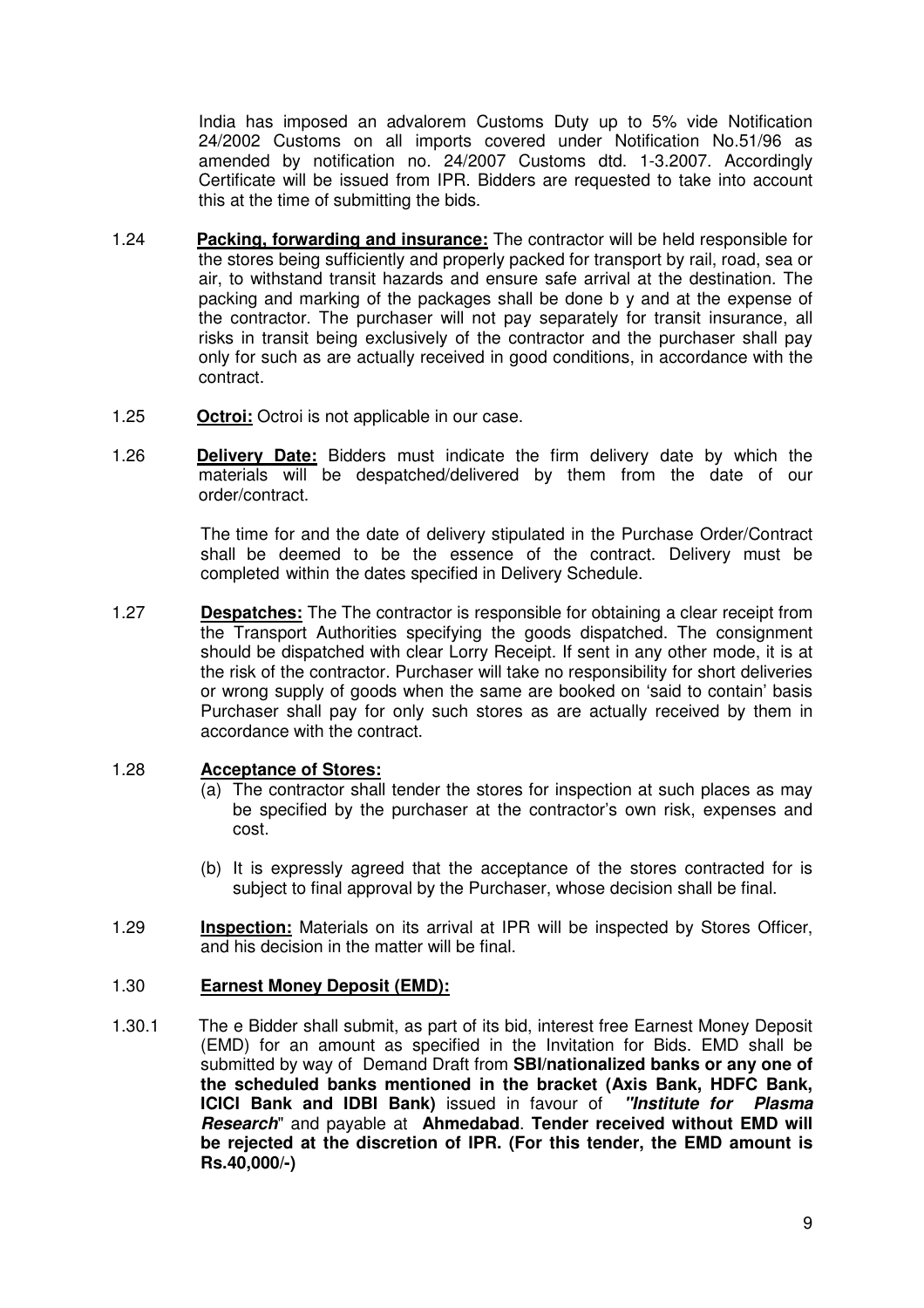- 1.30.2 The EMD of unsuccessful Bidder will be discharged/returned after finalizing award of the Contract/placement of Purchase order.
- 1.30.3 The successful Bidder's EMD shall be discharged upon the Bidder submitting the Security Deposit as specified in the contract/purchase order, without any interest.
- 1.30.4 **Exemption from payment of EMD:** The firms registered with DGS&D, NSIC and registered MSME's are exempted from payment of EMD subject to submission of valid registration certificate. In the case of foreign bidders, payment of EMD is exempted if they submit their bid directly or through their indian agent in **Foreign currency** against the tender document bought by them, so that the order can be placed directly on their Principals.

#### 1.31 **The EMD may be forfeited:**

- 1.31.1 If a Bidder withdraws or amends or modifies or impairs or derogates its bid during the period of bid validity specified by the Bidder on the Bid Form; or
- 1.31.2 In case of a successful Bidder, if the Bidder fails to furnish order acceptance within 15 days of the order or fails to submit the Security Deposit within 21 days from the date of contract/order.

#### 1.32 **Period of validity of Bids:**

- 1.32.1 Bids shall remain valid for minimum of 120 days after the date of bid opening prescribed by the Purchaser.
- 1.32.2 In exceptional circumstances, the Purchaser may solicit the Bidder's consent to an extension of the period of validity. The request and the responses thereto shall be made in writing. A Bidder granting the request for extension will not be required nor permitted to modify its bid.

#### 1.33 **Clarification of Bids:**

To assist in the examination, evaluation, comparison and post qualification of the bids, the Purchaser may, at its discretion, ask the Bidder for a clarification of its bid. The request for clarification and the response shall be in writing. However, no negotiation shall be held except with the lowest bidder, at the discretion of the purchaser. Any clarification submitted by a bidder in respect to its bid which is not in response to a request by the purchaser shall not be considered.

# 1.34 **Preliminary Examination:**

- The Purchaser shall examine the bids to confirm that all documents and technical documentation requested in the tender specification/documents have been provided, and to determine the completeness of each document submitted.
- 1.34.2 The Purchaser shall confirm that the following documents and information have been provided in the Bid. If any of these documents or information is missing, the offer shall be rejected.
- 1.34.3 Tenders submitted in accordance with the tender specification/documents.
- 1.34.4 All the tenders received will first be scrutinized to see whether the tenders meet the basic requirements as incorporated in the tender enquiry document. The tenders, who do not meet the basic requirements, are to be treated as unresponsive and ignored. The following are some of the important points, for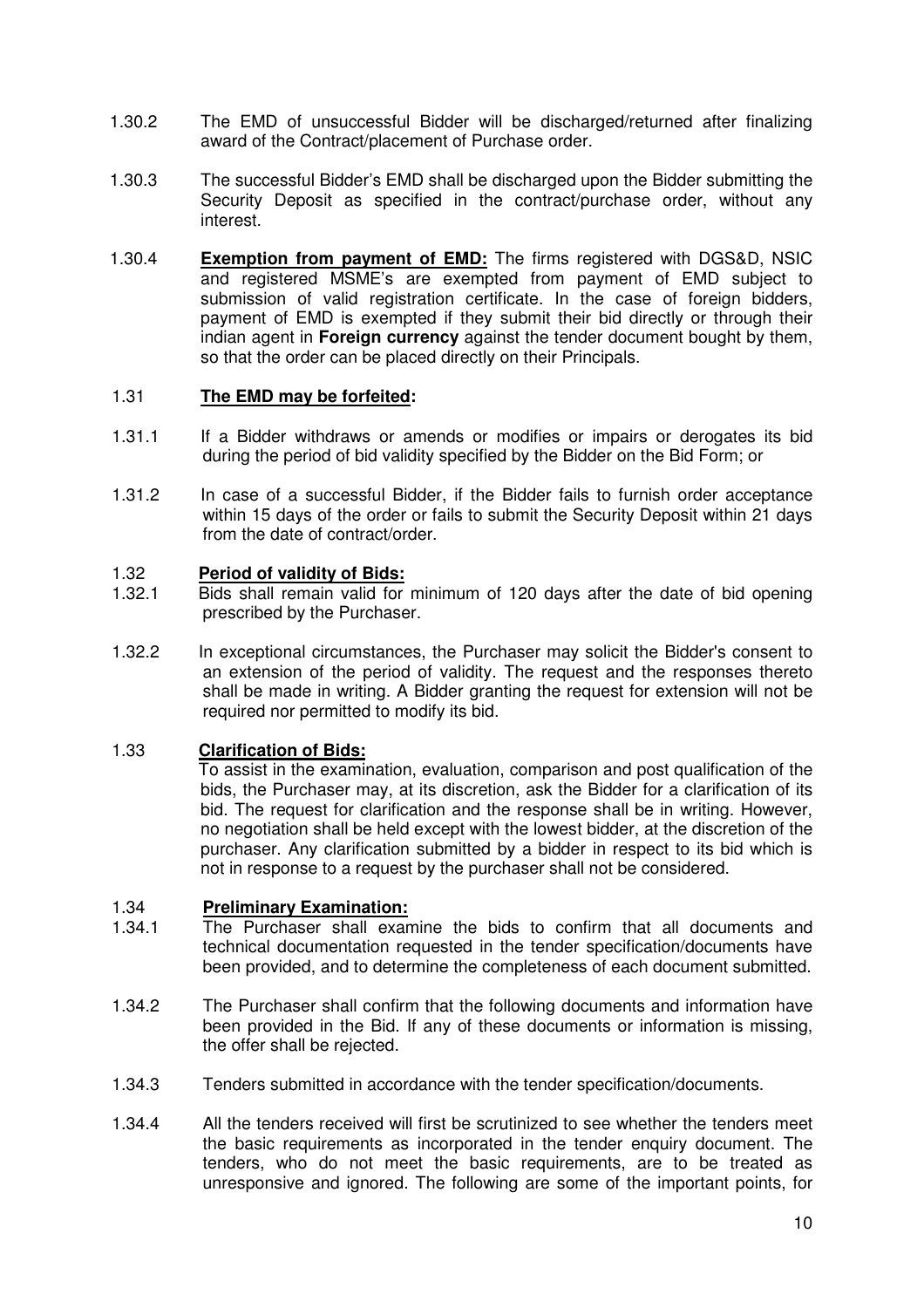which a tender may be declared as unresponsive and to be ignored, during the initial scrutiny:

- (i) The Bid is unsigned.
- (ii) The Bidder is not eligible.
- (iii) The Bidder has quoted for goods manufactured by a different firm without the required authority letter from the proposed manufacturer.
- (iv) Bidder has not agreed to give the required Security Deposit
- (v) The goods quoted are sub-standard, not meeting the required specification, etc.
- (vi) Against the schedule of Requirement (incorporated in the tender enquiry), the tenderer has not quoted for the entire requirement as specified in that schedule.
- (vii) The tenderer has not agreed to any essential condition(s) incorporated in the tender enquiry.

#### 1.35 **Responsiveness of Bids:**

- 1.35.1 Prior to the detailed evaluation, the purchaser will determine the substantial responsiveness of each bid to the bidding documents. For purposes of this clause, a substantive responsive bid is one, which conforms to all terms and condition of the bidding documents without material deviations, reservations or omissions. A material deviation, reservation or omission is one that:
- (a) affects in any substantial way the scope, quality, or performance of the Goods and Related Services specified in the Contract; or
- (b) limits in any substantial way, inconsistent with the Bidding Documents, the Purchasers rights or the Bidders obligations under the Contract; or
- (c) if rectified, would unfairly affect the competitive position of other bidders presenting substantially responsive bids.
- 1.35.2 The purchases determination of a bids responsiveness is to be based on the contents of the bid itself without recourse to extrinsic evidence.
- 1.35.3 If a bid is not substantially responsive, it will be rejected by the Purchaser and may not subsequently be made responsive by the Bidder by correction of the material deviation, reservation or omission.

#### 1.36 **Non-Conformity, Error and Omission:**

- 1.36.1 Provided that a Bid is substantially responsive, the Purchaser may waive any nonconformities or omissions in the Bid that do not constitute a material deviation.
- 1.36.2 Provided that a bid is substantially responsive, the Purchaser may request that the Bidder submit the necessary information or documentation, within a reasonable period of time, to rectify nonmaterial nonconformities or omissions in the bid related to documentation requirements. Such omission shall not be related to any aspect of the price of the Bid. Failure of the Bidder to comply with the request may result in the rejection of its Bid.
- 1.36.3 Provided that the Bid is substantially responsive, the Purchaser shall correct arithmetical errors on the following basis: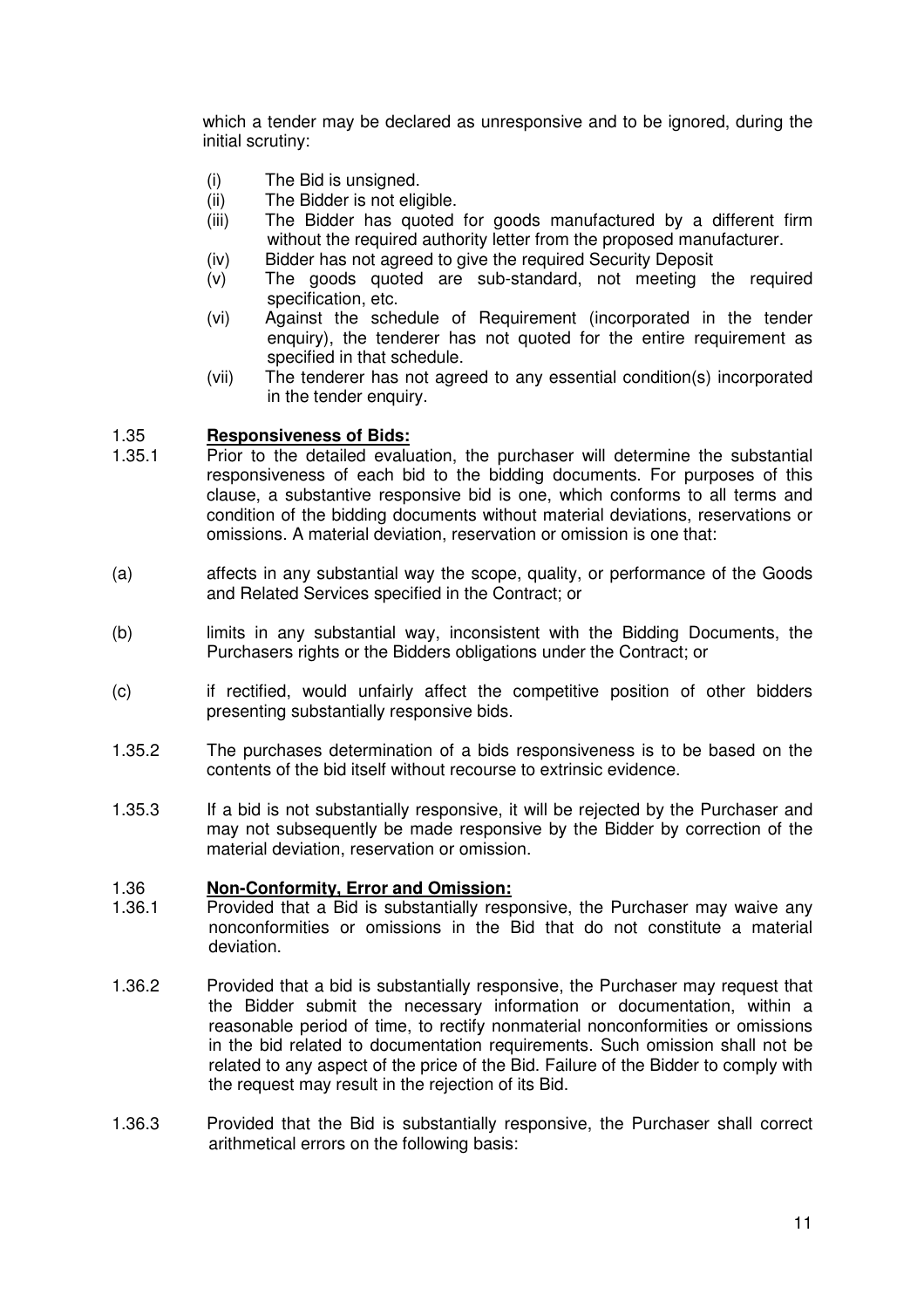- (a) if there is a discrepancy between the unit price and the line item total that is obtained by multiplying the unit price by the quantity, the unit price shall prevail and the line item total shall be corrected, unless in the opinion of the Purchaser there is an obvious misplacement of the decimal point in the unit price, in which case the line item total as quoted shall govern and the unit price shall be corrected;
- (b) if there is an error in a total corresponding to the addition or subtraction of subtotals, the subtotals shall prevail and the total shall be corrected; and
- (c) if there is a discrepancy between words and figures, the amount in words shall prevail, unless the amount expressed in words is related to an arithmetic error, in which case the amount in figures shall prevail subject to (a) and (b) above.
- 1.36.4 Provided that a bid is substantially responsive, the purchaser may request that a bidder may confirm the correctness of arithmetic errors as done by the purchaser within a target date. In case, no reply is received then the bid submitted shall be ignored and its EMD may be forfeited.

#### 1.37 **Examination of Terms & Conditions, Technical Evaluation:**

- 1.37.1 The Purchaser shall examine the Bid to confirm that all terms and conditions specified in the tender documents have been accepted by the Bidder without any material deviation or reservation.
- 1.37.2 The Purchaser shall evaluate the technical aspects of the Bid submitted in accordance with the technical specifications mentioned in the tender documents, to confirm that all requirements specified in Schedule of Requirements of the Bidding Documents have been met without any material deviation or reservation.
- 1.37.3 If, after the examination of the terms and conditions and the technical evaluation, the Purchaser determines that the Bid is not substantially responsive in accordance with the tender specification, it shall reject the Bid.

#### 1.38 **Conversion to Single Currency:**

 To facilitate evaluation and comparison, the Purchaser may convert all bid prices expressed in the amounts in various currencies in which the bid prices are payable to Indian Rupees.

#### 1.39 **Evaluation and comparison of Bids:**

- 1.39.1 The Purchaser shall evaluate each bid that has been determined, up to this stage of the evaluation, to be substantially responsive.
- 1.39.2 The bids shall be evaluated on the basis of final landing cost which shall be arrived as under:
	- (a) The price of the goods quoted ex-works including all taxes already paid.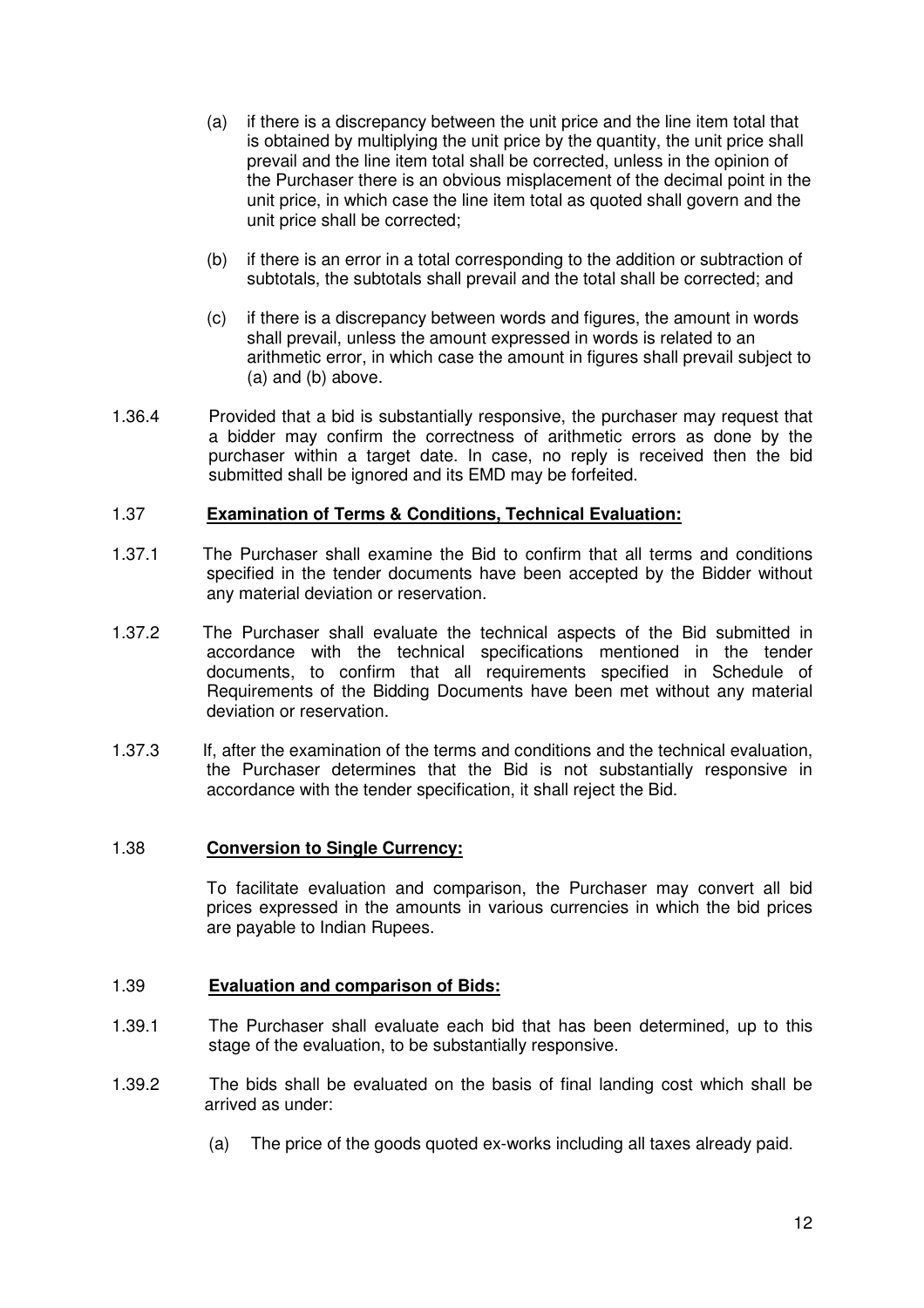- (b) VAT and other taxes like excise duty etc. which will be payable on the goods if the contract is awarded.
- (c) Charges like packing, forwarding, insurance and transportation/freight required for delivering the goods at the desired destination.

**Note:** Where there is no mention of packing, forwarding, freight, insurance, taxes etc. such offers shall be treated as incomplete.

1.39.2.1 The Purchaser shall compare all substantially responsive bids to determine the lowest valuated bid, in accordance with the tender specifications.

#### 1.40 **Contacting Purchaser**

- 1.40.1 Subject to clause No.1.33 hereinabove, no Bidder shall contact the Purchaser on any matter relating to its bid, from the time of the bid opening to the time the Contract is awarded.
- 1.40.2 Any effort by a Bidder to influence the Purchaser in its decisions on bid evaluation, bid comparison or contract award may result in rejection of the Bidder's bid.

#### **1.41 Award of Contract:**

- 1.41.1 **Negotiations:** There shall not be any negotiation normally. Negotiations, if at all, shall be an exception with the lowest evaluated responsive bidder.
- **1.41.2 Award Criteria:** Subject to the conditions mentioned under clause No.1.41.3, the Purchaser will award the contract to the successful Bidder whose bid has been determined to be substantially responsive and has been determined to be the lowest evaluated bid, provided further that the Bidder is determined to be qualified to perform the contract satisfactorily.
- **1.41.3 Purchaser's right to accept Any Bid and to reject any or All Bids:** The Purchaser reserves the right to accept or reject any bid, and to annul the bidding process and reject all bids at any time prior to award of Contract, without thereby incurring any liability to the affected Bidder or Bidders.
- 1.41.4 **Purchaser's right to vary Quantities at the time of Award of contract:** The Purchaser reserves the right at the time of Contract award to modify the quantity of goods and services originally specified in the Schedule of Requirements without any change in unit price or other terms and conditions, if it is felt absolutely necessary.
- 1.41.5 **Notification of Award:** The Purchaser will notify the successful bidder in writing by registered letter/speed post or fax or e-mail that the bid has been accepted and a separate purchase order shall follow through post.
- 1.41.6 Until a formal contract/purchase order is prepared and executed, the notification of award should constitute a binding contract.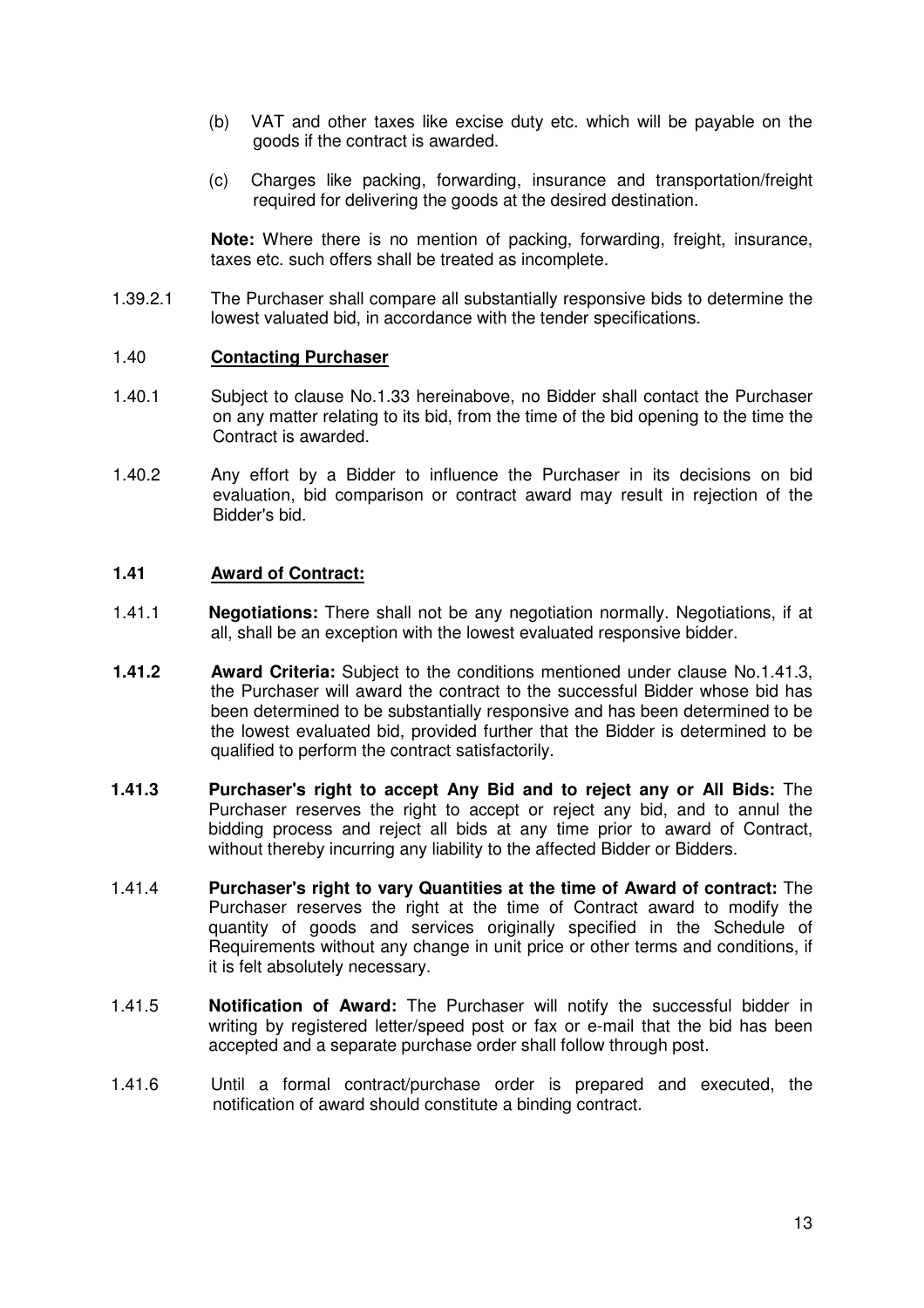#### **1.42 Security Deposit:**

- 1.42.1 Within 21 days of receipt of the notification of award/PO, the Supplier shall furnish Security Deposit for 10% of the contract/order value by way of Bank Guarantee valid till final acceptance of the material.
- 1.42.2 In case the tenderer is registered with DGS&D, NSIC or MSME's, they can be considered for exemption from Security Deposit to the extent of the monetary limit of such registration, subject to production of proof of valid registration certificate.
- 1.42.3 The Security deposit shall be forfeited in case the selected Bidder does not start the work within the time limit specified or fail to complete the work within the stipulated delivery period or fail to comply with any of the terms and conditions in the purchase order/contract.
- 1.42.4 The Security Deposit shall be submitted in Indian Rupees for the offers received for supplies within India and submitted in the currency of the contract in the case of offers received for supply from foreign countries.
- 1.42.5 In the case of imports, the Security Deposit may be submitted either by the principal or by the Indian agent and, in the case of purchases from indigenous sources, the Security Deposit may be submitted by the vendor to whom the order/contract is issued.
- 1.42.6 The Security Deposit shall be in one of the following forms:

 A Bank guarantee issued by SBI/Nationalized Bank or any one of the scheduled banks mentioned in the bracket (Axis Bank, HDFC Bank, ICICI Bank and IDBI Bank) located in India for the offers received for supplies within India and in the case of imports a first class international reputed bank with preferably its operating branch in India in the form provided in the bidding documents.

- 1.42.7 The Security Deposit will be discharged by the Purchaser and returned to the Supplier not later than 60 days following the date of completion of the Supplier's performance obligations without levy of any interest.
- 1.42.8 Whenever, the bidder submit the Security Deposit in the form of Bank Guarantee, he should advise the banker issuing the Bank Guarantee to immediately send by Registered Post (A.D.)/Speed post/Courier an unstamped duplicate copy of the Guarantee directly to the Purchaser with a covering letter to compare with the original BG for the correctness, genuineness, etc.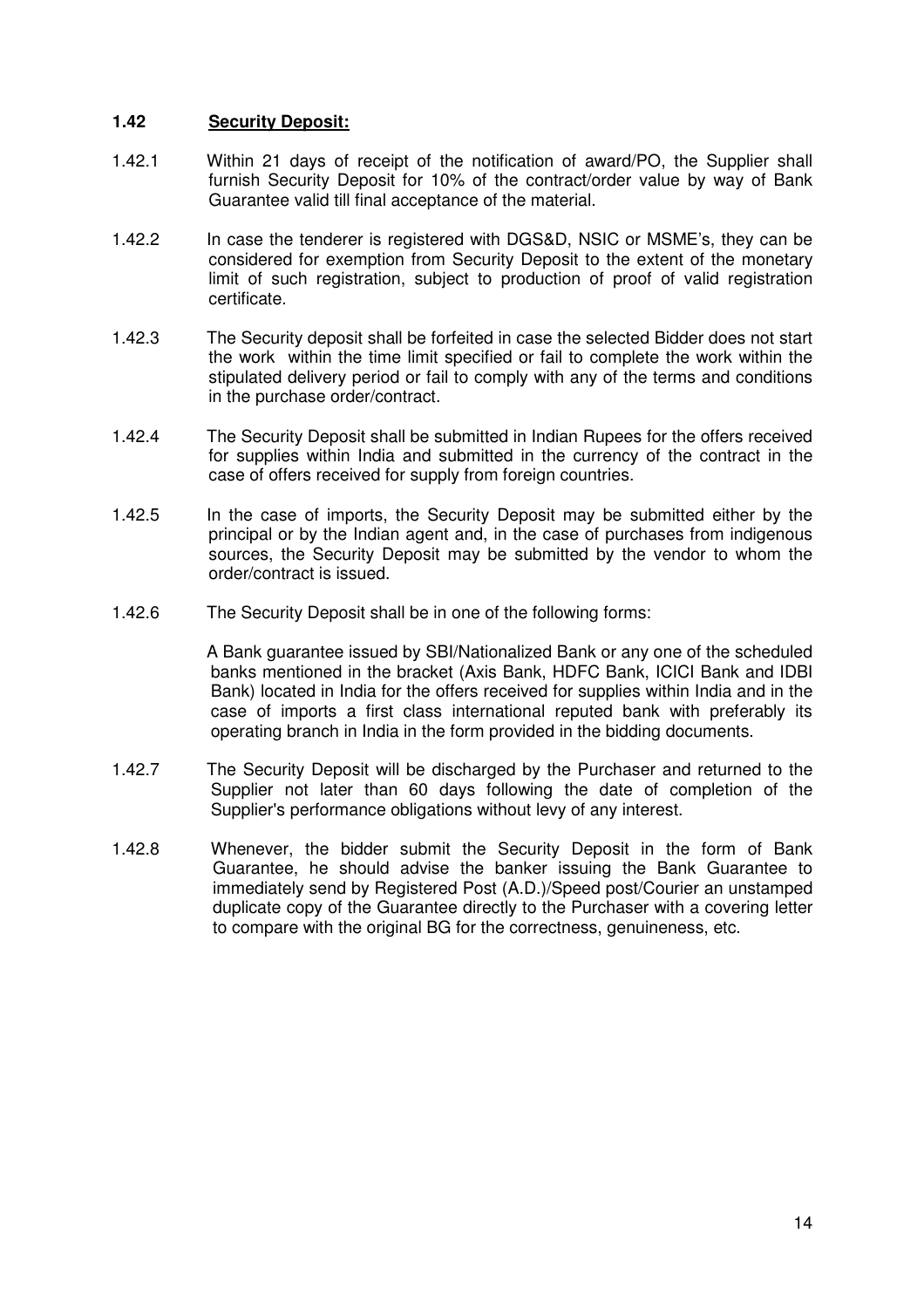### **(2) GENERAL CONDITIONS OF CONTRACT**

#### 2.1 **Scope of supply:**

The Goods and related services as specified in the contract/purchase order is/are to be supplied as per the specifications and technical details mentioned in the tender documents.

#### 2.2 **Suppliers Responsibilities:**

The Supplier shall supply all the Goods and Related Services included in the Scope of Supply in accordance with Scope of Supply Clause of the Contract/purchase order, and the Delivery and Completion Schedule, as per Clause relating to delivery and document.

#### 2.3 **Standards:**

The Goods supplied and services rendered under this Contract shall conform to the standards mentioned in the Technical Specifications, and, when no applicable standard is mentioned, to the authoritative standard appropriate to the Goods' country of origin and such standards shall be the latest issued by the concerned institution.

#### 2.4 **Use of Contract Documents and Information**

- 2.4.1 The Supplier shall not, without the Purchaser's prior written consent, disclose the Contract, or any provision thereof, or any specification, plan, drawing, pattern, sample or information furnished by or on behalf of the Purchaser in connection therewith, to any person other than a person employed by the Supplier in performance of the Contract. Disclosure to any such employed person shall be made in confidence and shall extend only so far, as may be necessary for purposes of such performance.
- 2.4.2 The Supplier shall not, without the Purchaser's prior written consent, make use of any document for information enumerated above except for purposes of performing the Contract.
- 2.4.3 Any document, other than the Contract itself, enumerated above shall remain the property of the Purchaser and shall be returned (in all copies) to the Purchaser on completion of the Supplier's performance under the Contract if so required by the Purchaser.

#### 2.5 **Patent Indemnity**

- 2.5.1 The Supplier shall, subject to the Purchasers compliance with Clause 2.5.2 mentioned hereinbelow, indemnify and hold harmless the Purchaser and its employees and officers from and against any and all suits, actions or administrative proceedings, claims, demands, losses, damages, costs, and expenses of any nature, including attorneys fees and expenses, which the Purchaser may suffer as a result of any infringement or alleged infringement of any patent, utility model, registered design, trademark, copyright, or other intellectual property right registered or otherwise existing at the date of the Contract by reason of:
	- (a) the installation of the Goods by the Supplier or the use of the Goods in India; and
	- (b) the sale in any country of the products produced by the Goods.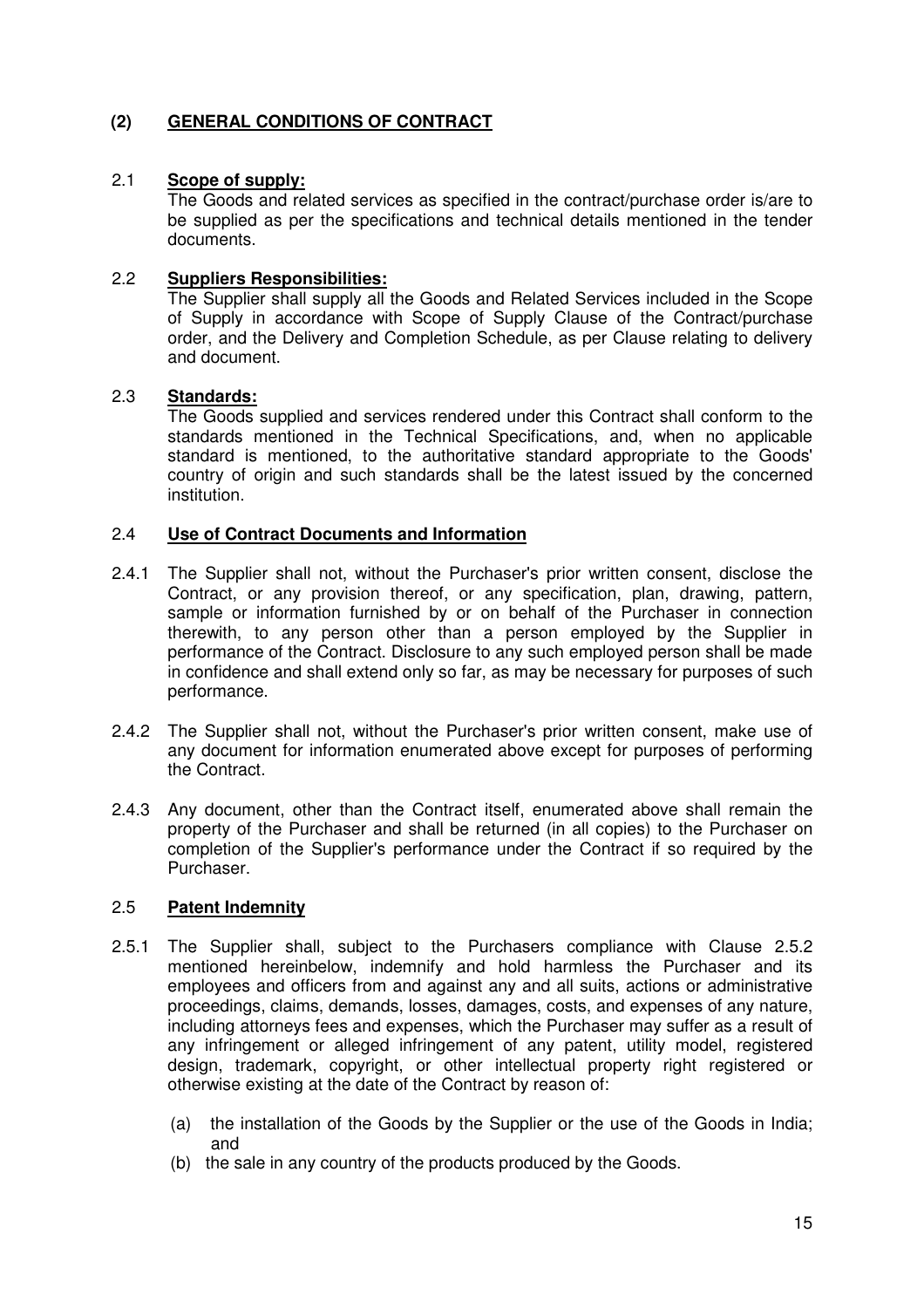2.5.2 If any proceedings are brought or any claim is made against the Purchaser, the Purchaser shall promptly give the Supplier a notice thereof and the Supplier may at its own expense and in the Purchasers name conduct such proceedings or claim and any negotiations for the settlement of any such proceedings or claims.

#### 2.6 **Security Deposit:**

 The Contractor shall execute a Bank Guarantee from SBI/nationalized banks or any one of the scheduled banks mentioned in the bracket (Axis Bank, HDFC Bank, ICICI Bank and IDBI Bank) valid till final acceptance of the goods for 10% of contract value towards Security Deposit for faithful execution of the contract. This Bank Guarantee shall be furnished within 21 days from the date of LOI/Purchase order.

#### 2.7 **Terms of Payment:**

- 2.7.1 10% advance against submission of Bank Guarantee for an equivalent amount from SBI/nationalized banks or any one of the scheduled banks mentioned in the bracket (Axis Bank, HDFC Bank, ICICI Bank and IDBI Bank) valid till delivery of the entire material covered in the contract/purchase order. This payment will be made only after signing the contract/Purchase order and submission of Security Deposit.
- 2.7.2 10% after approval of major drawings by IPR and on receipt of Bank Guarantee for an equivalent amount from SBI/nationalized banks or any one of the scheduled banks mentioned in the bracket (Axis Bank, HDFC Bank, ICICI Bank and IDBI Bank) valid till delivery of the entire material covered in the contract/purchase order.
- 2.7.3 60% of basic price + 100% of all other charges will be paid against delivery of material at IPR site, its verification by IPR representative and on receipt of Proforma Invoice in triplicate.
- 2.7.4 20% within 30 days from the date of final acceptance and on receipt of Performance Bank guarantee for 10% of the contract value amount from SBI/nationalized banks or any one of the scheduled banks mentioned in the bracket (Axis Bank, HDFC Bank, ICICI Bank and IDBI Bank) valid through out the guarantee period mentioned in the contract/purchase order.

#### 2.7.5 **Advance payments other than mentioned above will be loaded with interest @ 12% p.a. upto the delivery period quoted for the purpose of comparison of price amongst the bidders.**

- 2.7.6 Wherever, advance payment is involved, it will be paid only against submission of Bank Guarantee from SBI/nationalized banks or any one of the scheduled banks mentioned in the bracket (Axis Bank, HDFC Bank, ICICI Bank and IDBI Bank). Bank Guarantees should be furnished as per IPR format.
- 2.7.7 **Bank Charges:** All bank charges to be borne by the Contractor/Supplier.
- 2.7.8 No correspondence will be entertained within 30 days from the date of receipt of material and bills, whichever is later.

#### **2.8 Delivery:**

Delivery of the Goods and completion and related services shall be made by the contractor in accordance with the terms specified Purchaser in the contract including additional requirements, if any.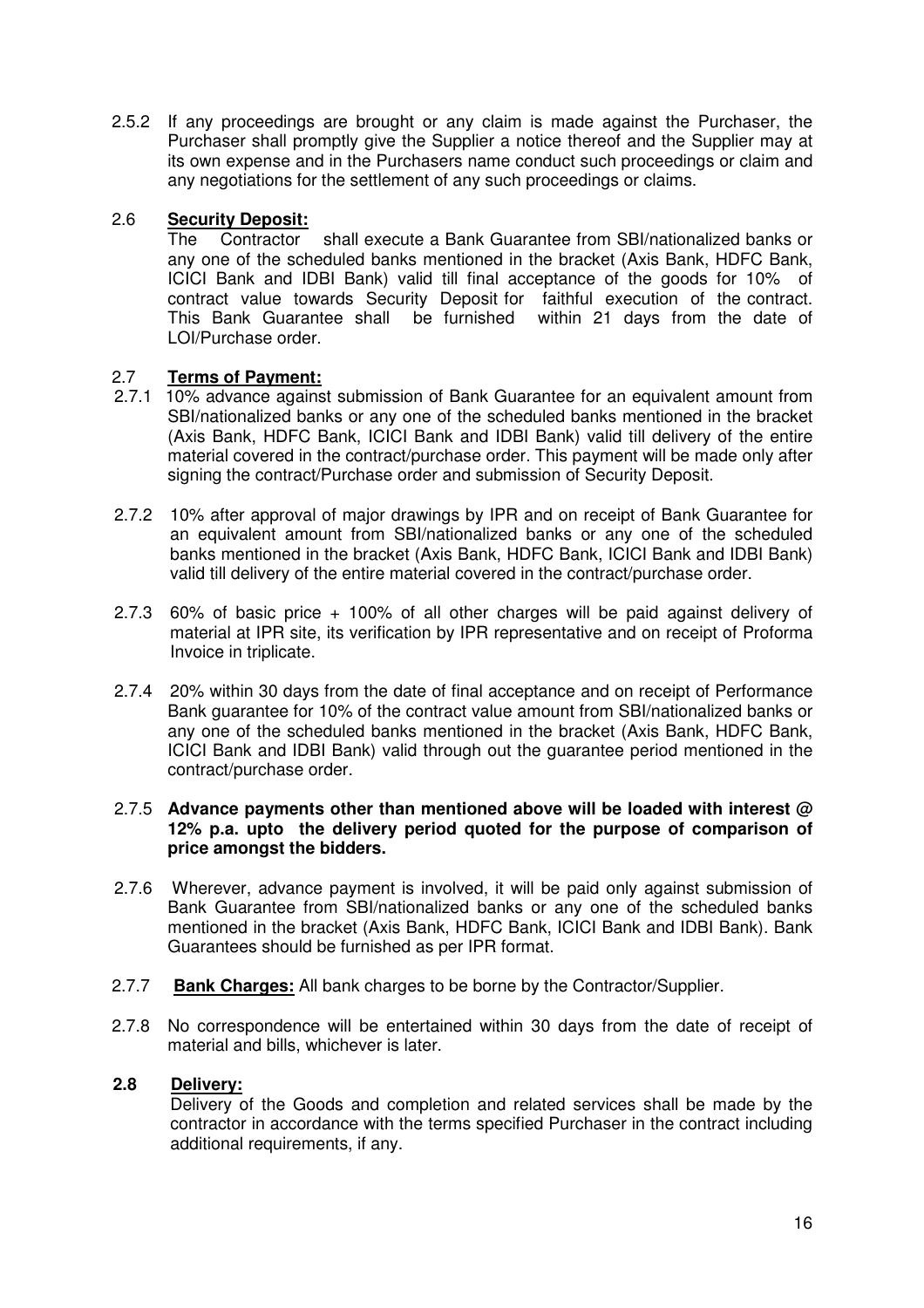#### 2.8.1. **Extension of delivery period:**

- 2.8.1.1 Delivery of the Goods and performance of the services shall be made by the supplier in accordance with the time schedule specified by the purchaser
- 2.8.1.2 If at any time during performance of the contract, the supplier or its sub-contractor(s) should encounter conditions impeding timely delivery of the goods and performance of services, the Supplier shall promptly notify the Purchaser in writing of the fact of the delay, its likely duration and its cause(s). As soon as practicable after receipt of Supplier's notice, Purchaser shall evaluate the situation and may, at its discretion, extend the Suppliers time for performance with or without penalty, in which case the extension shall be ratified by the parties by amendment of the Contract.
- 2.8.1.3 If the completion of supply of Stores/Goods is delayed due to reasons of Force Majeure such as acts of God, acts of public enemy, acts of Government, fires floods, epidemics, quarantine, restrictions, strikes and freight embargoes, the Contractor shall give notice within 5 days to the purchaser in writing of his claim for an extension of time. The purchaser on receipt of such notice after verification, if necessary, may agree to extend the Contract delivery date as may be reasonable but without prejudice to other terms and conditions of the contract.

#### **2.8.2 Delay in completion/Liquidated Damages:**

- 2.8.2.1 If the contractor fails to deliver the Stores/Goods within the time specified in the Contract or any extension thereof, the purchaser shall recover from the Contractor as liquidated damages sum of half percent (0.5 percent) of the total Contract price (Basic price) for each calendar week of delay. The total liquidated damages shall not exceed five percent (5 %) of the contract price. Stores/Goods will be deemed to have been delivered only when all its component parts are also delivered If certain components are not delivered in time, the Stores/Goods will be considered as delayed until such time as the missing parts are delivered.
- 2.8.2.2 Where the Contract entered into is a composite one with supply cum erection and installation/commissioning activities and the completion of erection and installation/commissioning is delayed irrespective of the fact that whether supply of material has been made within the original delivery period, the contract is to be considered as a whole and Liquidated Damages will be recovered on the total contract value.

#### 2.8.3 **Recovery of Sums Due:**

2.8.3.1 Wherever any claim for the payment of Liquidated Damages or loss suffered by the Purchaser arises in terms of money out of the contract against the Contractor, the Purchaser shall be entitled to recover such sums from any due payment under the Contract. In the event of this amount being insufficient, then the amount of damages or loss shall be recoverable from the payment that may become due to the contractor from this Contract or any other Contract with the Purchaser. Should this sum be not sufficient to cover the amount of damages or loss that may be recoverable, the Contractor shall pay to the Purchaser on demand, amount due. Similarly if the Purchaser had made any claim against the contractor under this contract or any other contract with the Purchaser, the payment of all sums payable under the Contract to the Contractor shall be withheld to the extent of claims due according to the Purchaser till such claims of the Purchaser are finally paid by the Contractor, pending which the same will be adjusted. Notwithstanding the provision for recovery through adjustment the Purchaser shall be free to recover his claims from the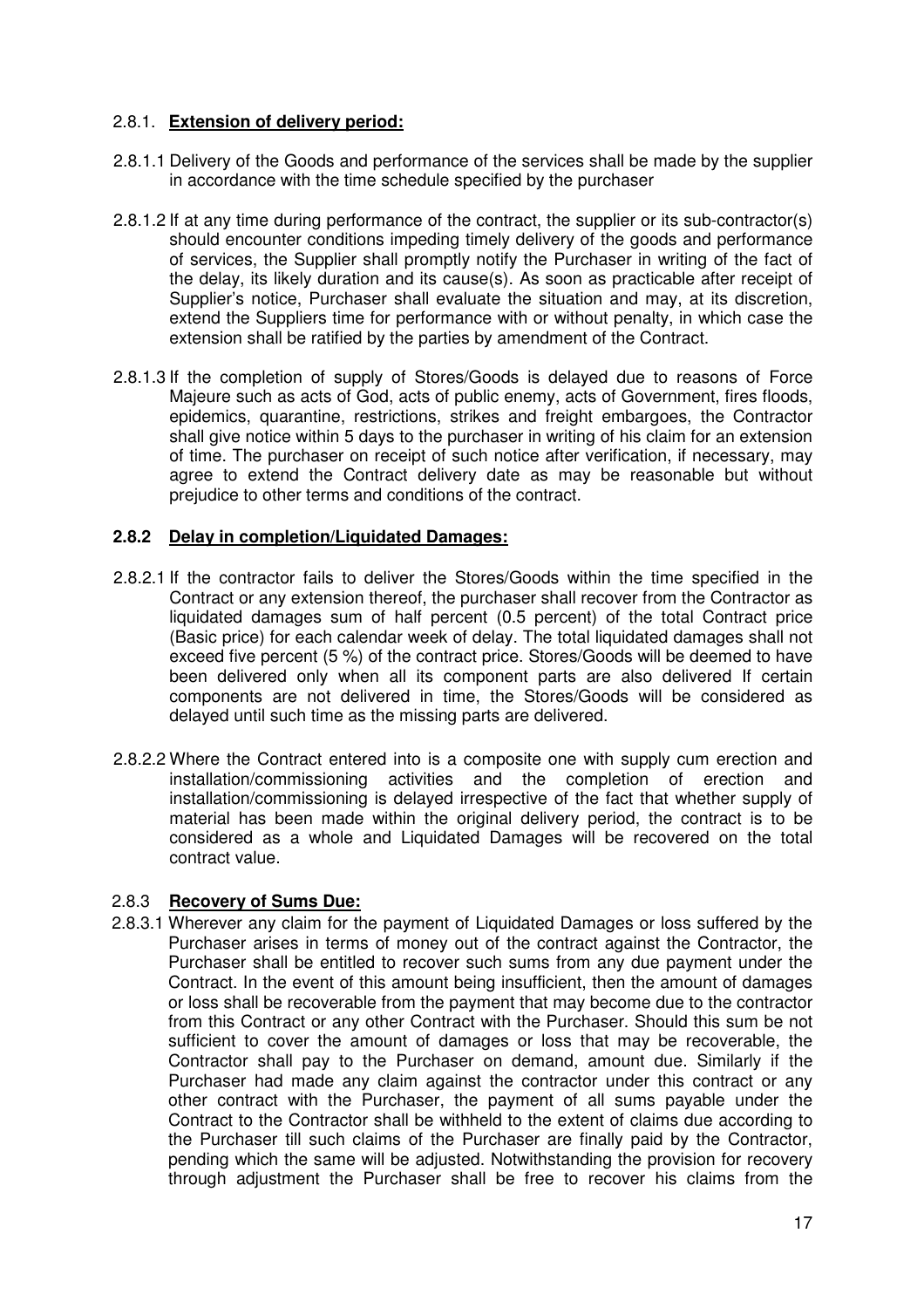contractor as per the terms of this contract.

2.8.3.2 All demurrage, wharfage and allied expenses incurred by the Purchaser, if any, due to delayed clearance of Stores in view of non receipt, incomplete or delayed receipt of documents by the Purchaser, shall be recovered from the payment due to the Contractor.

#### **2.9 BAR/PERT Chart:**

To be provided as per the requirement of Purchaser.

#### **2.10 Subcontracts:**

The Contractor shall not subcontract, awarded under this Contract/purchase order if not already specified in the tender document.

#### **2.11 Assignment:**

The Contractor shall not assign, in whole or in part, its obligations to perform under the Contract, except with the Purchaser's prior written consent.

#### 2.12 **Termination for Default**

- 2.12.1 The Purchaser may upon written notice of default to Contractor terminate the contract in whole or in part in circumstances detailed hereunder:
	- (a) If in the judgment of the Purchaser the Contractor fails to make delivery of Stores/Goods within the time specified in the Contract Agreement or within the period for which extension has been granted by the Purchaser to the Contractor.
	- (b) If in the judgment of the Purchaser the Contractor fails to comply with any of the other provisions of this contract.
- 2.12.1 In the event the Purchaser terminates the contract in whole or in part as provided in clause No.2.12.1 hereinabove, the Purchaser terminates the right to Purchase upon such terms and in such a manner as he may deem appropriate stores similar to that terminated and the Contractor shall be liable to the Purchaser for any additional costs for such similar stores and / or for liquidated damages for delay as defined in clause No.2.8.2 above until such reasonable time as may be required for the final supply of stores.
- 2.12.2 If the contract is terminated as provided in clause No.2.12.1, the Purchaser in addition to any other rights provided in the Article, may require the Contractor to transfer title and deliver to the Purchaser under any of the following cases in the manner and as directed by the Purchaser.
	- (a) Any completed Stores
	- (b) Such partially completed Stores, drawing information and contract rights thereinafter called manufacturing material as the Contractor has specifically produced or acquired for the performance of the contract as terminated. The Purchaser shall pay to the Contractor the Contract price for completed Stores delivered to and accepted by the Purchaser and for manufacturing materials delivered and accepted.
- 2.12.4 In the event the Purchaser does not terminate the Contract as provided in Clause No. 2.12.1 the Contractor shall continue the performance of the Contract in which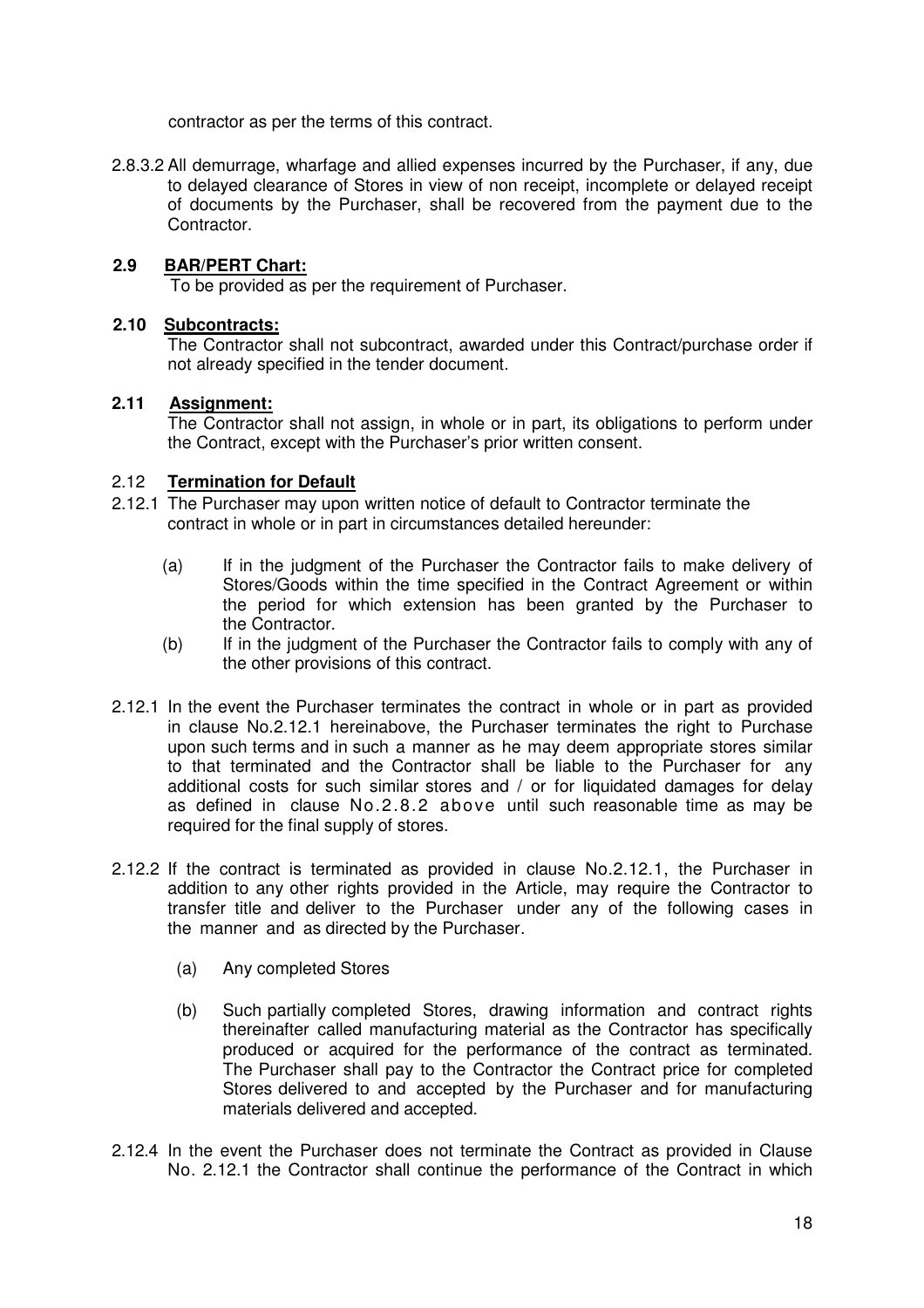case he shall be liable to the purchaser for liquidated damages for delay as set out in Clause 2.8.2 until the Stores are accepted.

#### 2.13 **Termination for Insolvency:**

The Purchaser may at any time terminate the contract by giving written notice to the Supplier, if the Supplier becomes bankrupt or otherwise insolvent. In this event, termination will be without compensation to the Supplier, provided that such termination will not prejudice or affect any right of action or remedy, which has accrued or will accrue thereafter to the Purchaser.

#### 2.14 **Termination for Convenience:**

- 2.14.1 The Purchaser, by written notice sent to the Supplier, may terminate the Contract, in whole or in part, at any time. The notice for termination shall specify that termination is for the Purchaser's convenience, the extent to which performance of the Supplier under the contract is terminated, and the date upon which such termination becomes effective.
- 2.14.2 IPR shall have the right to accept or to cancel the remainder and pay to the Supplier an agreed amount for partially completed Goods and for materials and parts previously procured by the Supplier.

#### 2.15 **Replacement:**

If the Stores/Goods or any portion thereof is damaged or lost during transit, the purchaser shall give notice to the Contractor setting forth particulars of such stores damaged or lost during transit. The replacement of such Stores shall be effected by the Contractor within a reasonable time to avoid unnecessary delay in the intended usage of the stores.

#### **2.16 Rejection:**

In the event that any of the Stores/Goods supplied by the Contractor is found defective in material or workmanship otherwise not in conformity with the requirements of the Contract specification, the purchaser shall either reject the Stores/Goods or request the Contractor, in writing to rectify the same. The Contractor, on receipt of such notification shall either rectify or replace the defective Stores/Goods free of cost to the Purchaser.

If the Contractor fails to do so, the purchaser may at his option either:

- (a) replace or rectify such defective Stores/Goods and recover the extra cost so involved from the Contractor or
- (b) terminate the Contract for default as provided under Clause No.2.12 and its sub-clauses above
- **(c)** acquire the defective Stores/Goods at a reduced price considered equitable under the circumstances. The provision of this article shall not prejudice the purchaser's rights under Clause No. 2.17**.**

#### **2.17 Guarantee/Warranty & Replacement:**

- (a) The Contractor shall guarantee the stores/goods supplied shall comply fully with the specifications laid down, for material, workmanship and performance.
- (b) The Stores/material/goods/equipment offered by the bidder should be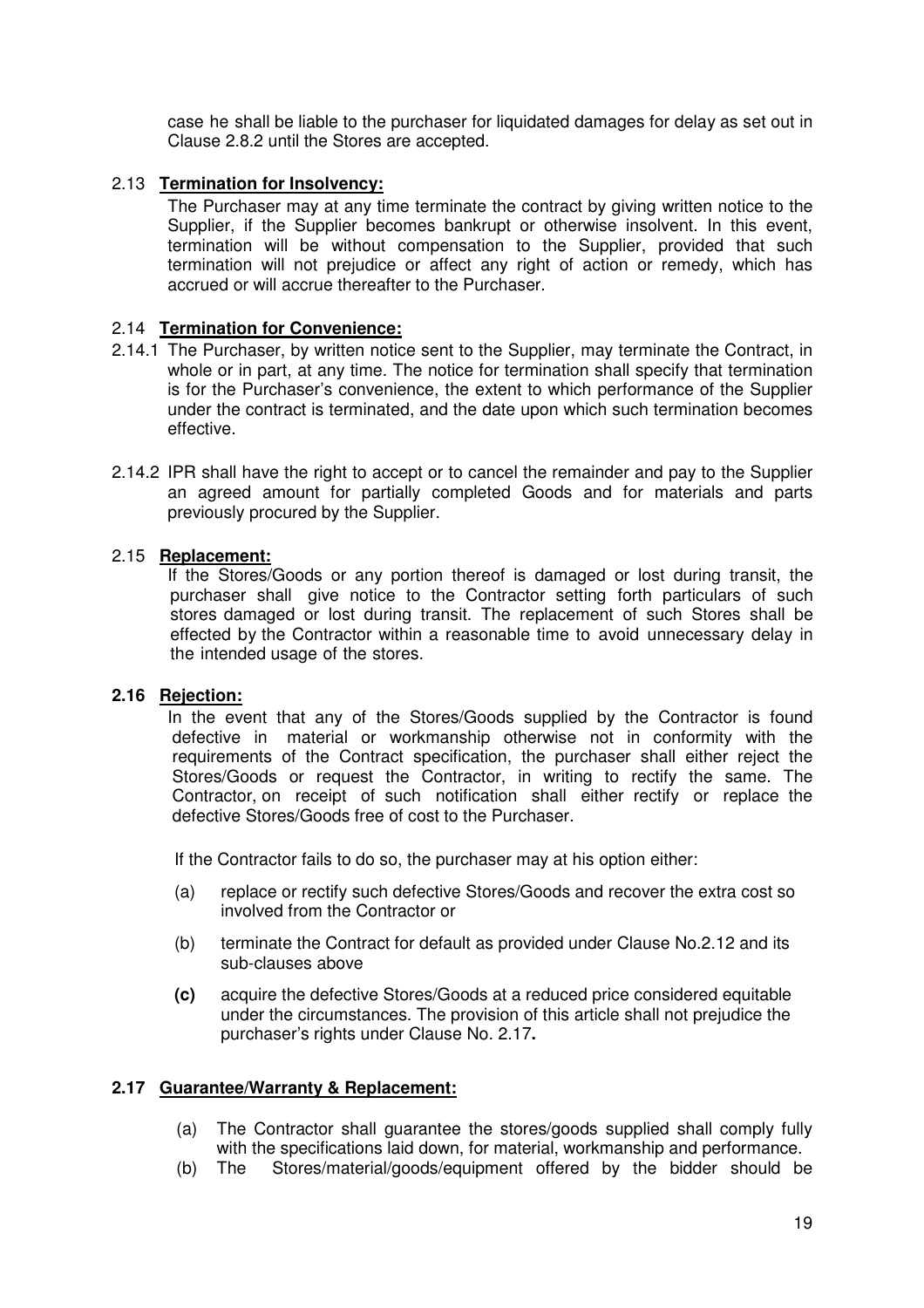guaranteed for a minimum period of twelve months from the date of acceptance, against defective materials, design, workmanship, operation or manufacture. If any defects are discovered therein or any defects therein are found to have developed under proper use arising from faulty materials, design or workmanship, contractor shall remedy such defects at his own cost provided he is called upon to do so within a period of 12 months from the date of acceptance thereof.

- (c) Should Contractor fails to rectify, the purchaser shall have the right to reject or repair or replace at the cost of the Contractor the whole or any portion of the defective Stores.
- (d) The decision of the purchaser, notwithstanding any prior approval or acceptance or inspection thereof on behalf of the Purchaser, as to whether or not the Stores supplied by the Contractor are defective or any defect has developed within the said period of twelve months after the acceptance of the stores or as to whether the nature of the defects requires renewal or replacement, shall be final, conclusive and binding on the Contractor.
- (e) To fulfill guarantee/warranty conditions outlined in Clause 2.17 (a) to (c) above, the Contractor shall furnish a Bank Guarantee as per IPR format from a nationalized/scheduled Bank for an amount equivalent to 10% of the value of the Contract. The Bank Guarantee shall be valid through out the guarantee/warranty period. On the performance and completion of the Contract in all respects, the Bank Guarantee will be returned to the Contractor without any interest.
- (f) All the replacement Stores/Goods shall also be guaranteed for a period of 12 months from the date of arrival of Stores/Goods at Purchaser's site.

#### **2.18 Contractor's Liability for Defective Stores:**

2.18.1 The Purchaser may accept the Stores, if it is complete in all respects or alternatively accept the same on such terms as may be considered appropriate. If the Stores, after the acceptance thereof is discovered to have defects, latent or otherwise, notwithstanding that such defects could have been discovered at the time of inspection, or any defects therein are found to have developed during the Guarantee Period while under proper use of subsequently it is found that Stores failed to fulfill the requirements or Particulars of the Contract or developed defects after erection / put into use within a period of 12 (twelve) months from the date of acceptance, the Purchaser shall be entitled to give a notice to the Contractor within 12 months from the date of acceptance of stores setting forth details of such defects or failure and Contractor shall forthwith make the defective Stores good or alter the same to make it comply with the requirements of the Contract at his own cost. Further, if in the opinion of the Purchaser, defects are of such a nature that the same cannot be made good or repaired without impairing the efficiency or workability of the Stores or if in the opinion of the Purchaser, such opinion being final, the Stores cannot be repaired or altered to make it comply with the requirements of the Contract, the Contractor shall remove and replace the same with a Stores confirming in all respects to the stipulated specifications at the Contractor's own cost. If the Contractor fails to make the desired repairs/ replacement within reasonable time then such repairs/replacement at the cost of the Contractor shall be carried out by the Purchaser, with Stores of the same Particulars or when the stores conforming to the stipulated particulars are not in opinion of the Purchaser readily procurable, such opinion being final, then the nearest available substitute thereof.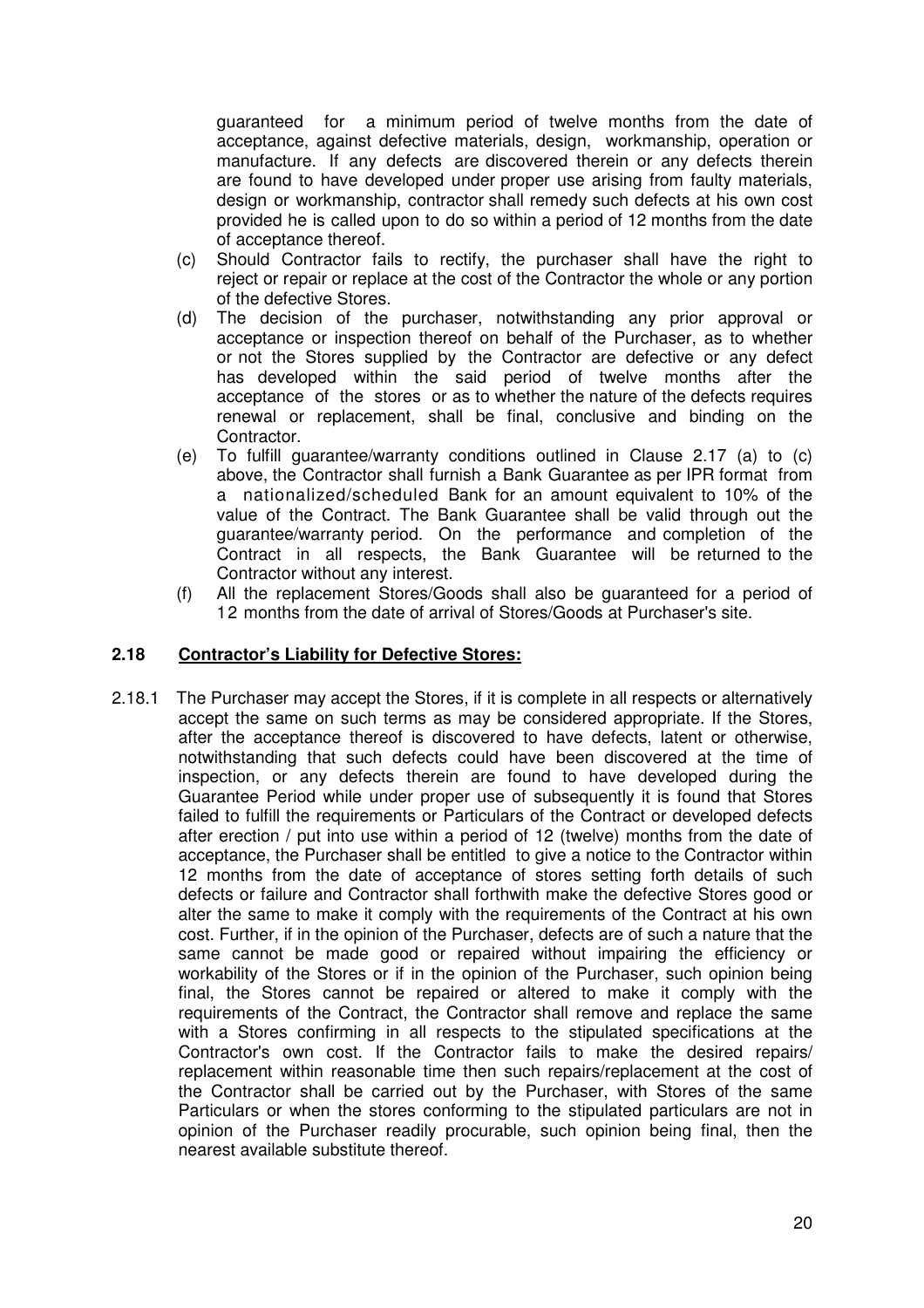- 2.18.2 Should the Contractor fails to comply within a reasonable time of issue of notice, the Purchaser may reject at the cost of the Contractor, the whole or any part of the Stores as the case may be, which is defective or fails to fulfill the requirements of the Contract and make the desired repairs/replacement as stipulated above.
- 2.18.3 In the event of such rejection the Purchaser shall be entitled to use the Stores in a reasonable and proper manner for such time as sufficient to enable the Purchaser to obtain replacement, as hereinbefore provided.
- 2.19 **Performance Bank Guarantee:** The Contractor/Supplier will have to furnish to the Purchaser an interest free performance bank guarantee, as per IPR format, for 10% (Ten percent) of the total order value/contract value by way of providing a Bank Guarantee from a Nationalized Bank/Scheduled Bank on a nonjudicial stamp paper for the satisfactory performance of the plant/machinery/instruments/goods supplied against the Contractor. The Performance Bank Guarantee (PBG) will be effective from the date of final acceptance and shall remain in force two months beyond the guarantee/warranty period mentioned in the Contract. In the event that the Bank Guarantee needs extension, the Contractor shall extend the validity of PBG for suitable period at his expenses. On the performance and completion of all contractual obligations, the original PBG shall be returned to the Contractor without any interest on receipt of a request from the Contractor.
- 2.20 The Contractor/Supplier shall at all times indemnify the purchaser against all claims which may be made in respect of the stores/material/goods/equipment for infringement of any right protected by Patent Registration of design or Trade Mark and shall take all risk of accidents or damage, which may cause failure of supply from whatever cause arising and the entire responsibility for sufficiency of all means used by him for the fulfillment of the contract.

#### 2.21 **Cancellation/Termination of Contract for default**

The Purchaser may, without prejudice to any other remedy for breach of contract, by written notice of default sent to the supplier, terminate the contract whole or in part:

- (a) if the supplier fails to deliver any or all of the stores within the time period(s) specified in the contract, or any extension thereof granted by the Purchaser; or
- (b) if the supplier fails to perform any other obligation under the contract within the period specified in the contract or any extension thereof granted by the Purchaser.

In the event the Purchaser terminates the contract in whole or in part; the Purchaser may take recourse to anyone or more of the following actions. The termination will not relieve the Contractor from submitting the Performance Bank Guarantee for the portion not terminated.

- (a) the Security Deposit is to be forfeited
- (b) the Purchaser may procure, upon such terms and in such manner as it deems appropriate, stores similar to those undelivered, and the supplier shall be liable for all available actions against it in terms of the contract.
- (c) however, the supplier shall continue to perform the contract to the extent not terminated.
- (d) recovery of Liquidated Damages as per the Contract.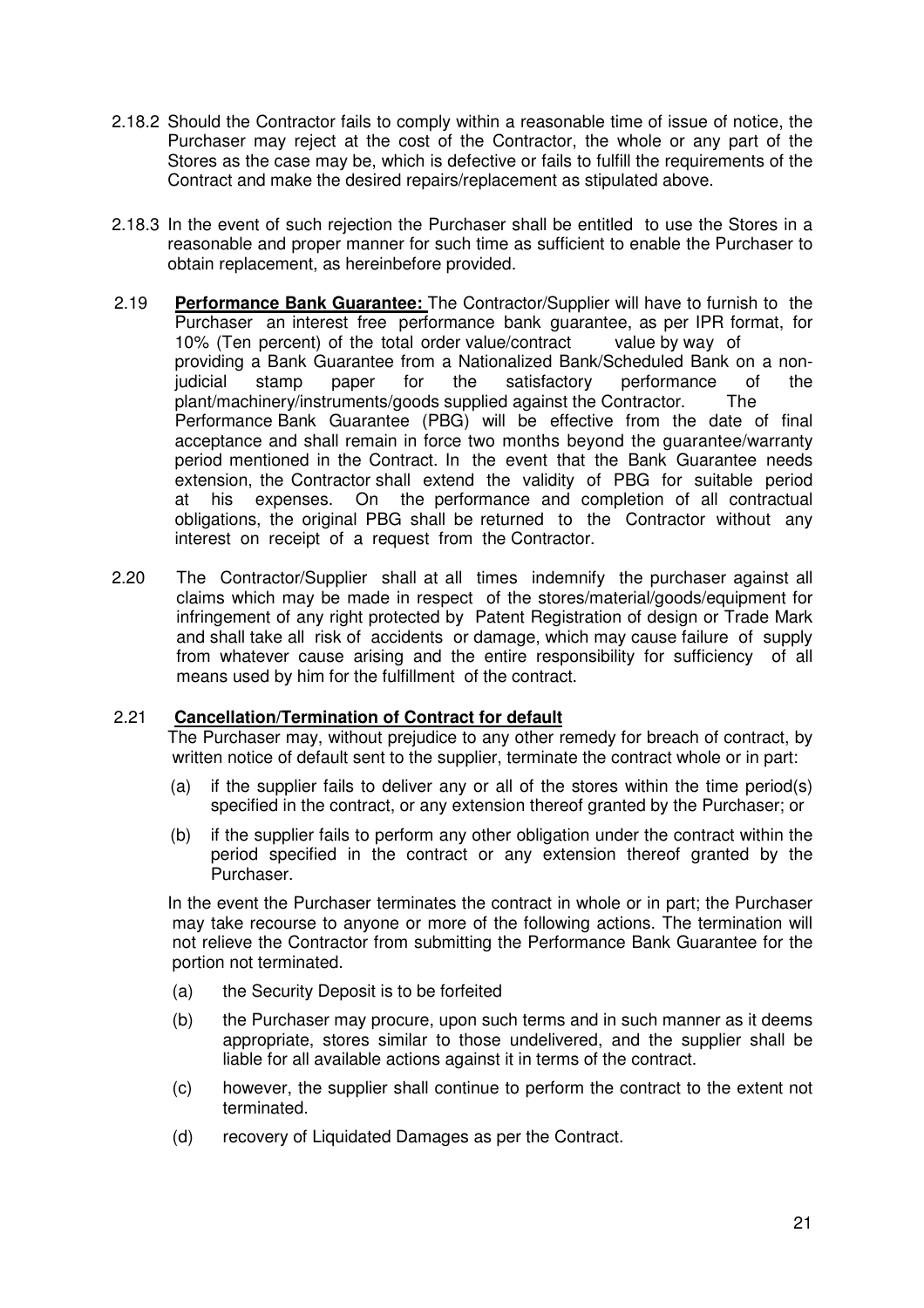#### 2.22 **Amendments:**

 Any amendment to the Contract which may be necessary will be a result of a mutual agreement between the Parties. It will be established within a reasonable time in the form of an amendment to the Contract, to be signed by both the Parties.

#### 2.23 **Force Majeure:**

Force Majeure is herein defined as any cause which is beyond the control of the Contractor or the Purchaser, as the case may be which they could not foreseen or with a reasonable amount of diligence could not have foreseen and which substantially affects the performance of the Contract, such as:-

- (i) Natural Phenomena, including but not limited to floods, droughts, earthquakes, and epidemics.
- (ii) Acts of any Government, domestic or foreign including but not limited to wardeclared or undeclared, priorities, quarantines, embargoes.
- (iii) Other Phenomena including but not limited to hostilities riots, civil commotion and declared lock-out in Contractor's works.
- (iv) Provided that Parties shall not be liable for delays in performing its obligations resulting from any Force Majeure causes as referred to/or defined above. The date of completion will subject to hereinafter provided, be extended by reasonable time even though such cause may occur after contractors performance of his obligations has been delayed for other cause. However, the Contractor is not entitled to increase in statutory levies that has come into force during the extended delivery period.

#### 2.24 **Exercising the Rights and Powers of the Purchaser:**

All the rights, discretion and powers of the Purchaser under the Contract shall be exercised by the Purchaser through written communications which shall be given by the Director or other officers authorized by him for and on behalf of the Purchaser.

2.25 **Jurisdiction:** The contract/Purchase order shall be governed by the Laws of India for the time being in force. The Courts of Ahmedabad only shall have jurisdiction to deal with and decide any legal or dispute arising out of this contract.

#### 2.26 **Settlement of disputes:**

- 2.26.1 The Purchaser and the Contractor shall make every effort to resolve amicably by direct informal negotiation any disagreement or dispute arising between them under or in connection with the Contract.
- 2.26.2 If the parties have failed to resolve their dispute or different by such mutual consultation, then either the Purchaser or the Supplier may give notice to the other party of its intention to commence arbitration, as hereinafter provided, as to the matter in dispute, and no arbitration in respect of this matter may be commenced unless such notice is given. Any dispute or difference in respect of which a notice of intention to commence arbitration has been given in accordance with this Clause shall be finally settled by arbitration. Arbitration may be commenced prior to or after delivery of the Goods under the Contract.
- 2.26.3 The dispute settlement mechanism/arbitration proceedings shall be concluded as under: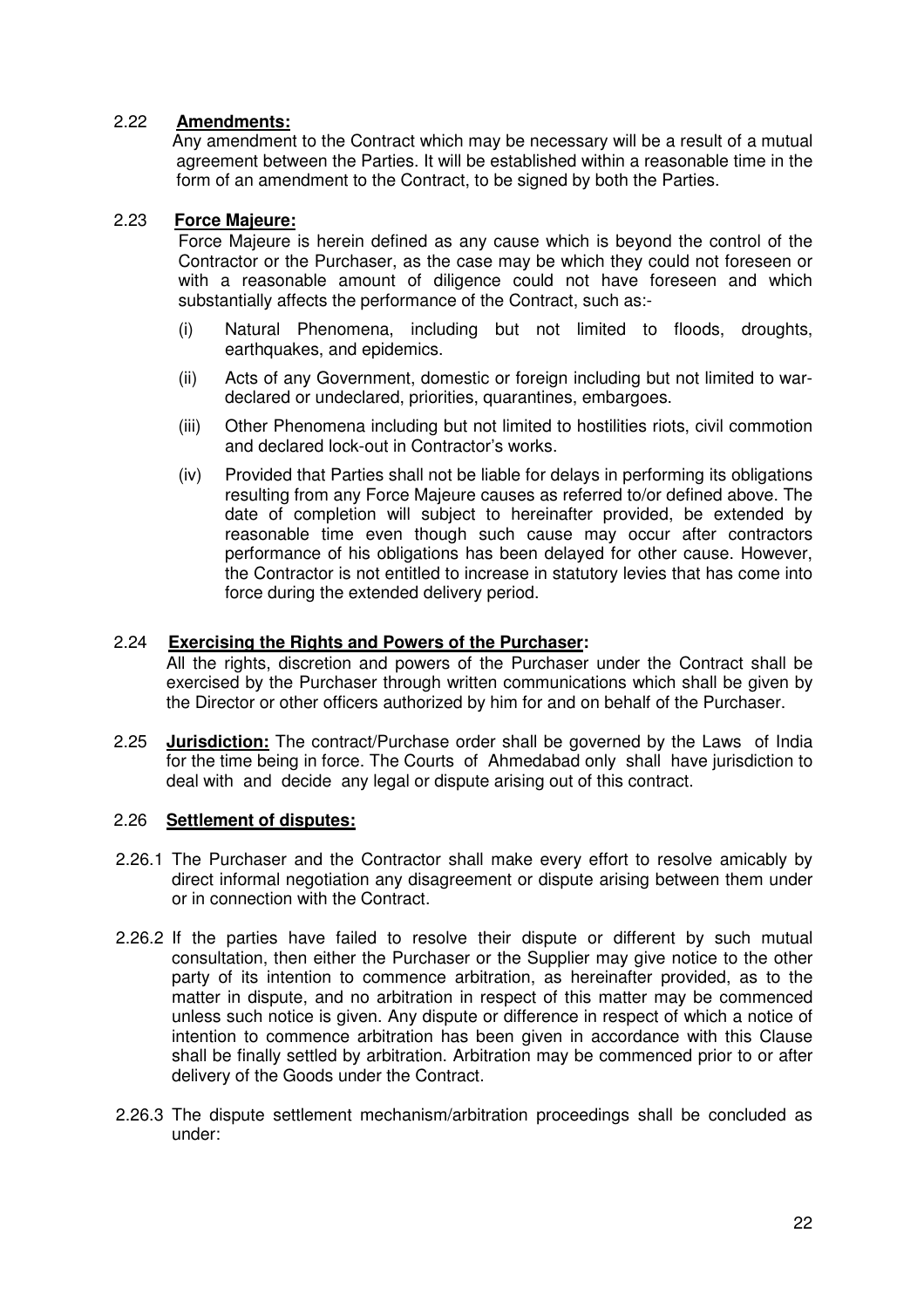In case of Dispute or difference arising between the Purchaser and a domestic supplier relating to any matter arising out of or connected with this agreement, such disputes or difference shall be settled in accordance with the Indian Arbitration & Conciliation Act, 1996, the rules there under and any statutory modifications or reenactments thereof shall apply to the arbitration proceedings. The dispute shall be referred to the Arbitrators one each nominated by the Purchaser and Contractor from their respective organisations. In case the said Arbitrators are not able to settle the dispute by themselves, the matter shall be referred to the Arbitrator mutually nominated by the Purchaser and the Contractor and whose decision will be final and binding on both the parties.

- 2.26.4 The venue of the arbitration shall be the place from where the purchase order or contract is issued.
- 2.26.5 Notwithstanding any reference to arbitration herein, the parties shall continue to perform their respective obligations under the Contract unless they otherwise agree; and the Purchaser shall pay the Supplier any due to the Supplier.
- 2.27 **Permits and Licenses:** The Contractor shall secure and pay for all permits and licence which he may require to comply with in respect of all laws, ordinances and regulations of the Government or Public Authorities in connection with the performance of his obligations under the Contract. The successful contractor shall be responsible for all damages and shall indemnify and save the Purchaser harmless from and against all claims for damages and liability which may arise due to his failure to comply with what is stated above.
- 2.28 **Training:** The successful tenderer shall, if required by the Purchaser, provide facilities for the practical training of Purchaser's engineering or technical personnel for their active association on the manufacturing process throughout the manufacturing period of the Contract/stores, number of such personnel to be mutually agreed upon. If demanded by the Purchaser, such training shall be conducted at Purchaser's site by the Contractor free of charge. The duration of training shall be mutually decided upon by the Purchaser and the Contractor.
- 2.29 **Operation/Instruction Manual:** Where operation/instruction manual is essential to enable the Purchaser to put the Stores to proper use, the Contractor shall furnish such operation/instruction manual along with the Stores in duplicate or the quantity required by the Purchaser.
- 2.30 **Test Certificate:** Wherever required, test certificates should be sent along with the despatch documents.
- 2.31 **Indemnity:** The Contractor shall warrant and be deemed to have warranted that all stores supplied against this contract are free and clean of infringement of any Patent, copy right or trade mark and shall at all times indemnify the Purchaser against all claims which may be made in respect of the stores for infringement of any right protected by patent. Registration of design or Trade Mark and shall all risk of accidents of damage which may cause a failure of the supply from whatever cause arising and the entire responsibility for the sufficiency of all the means used by him for the fulfilment of the contract.
- 2.32 **Counter terms and conditions of Suppliers:** Where counter terms and conditions printed or cyclostyled conditions have been offered by the supplier, the same shall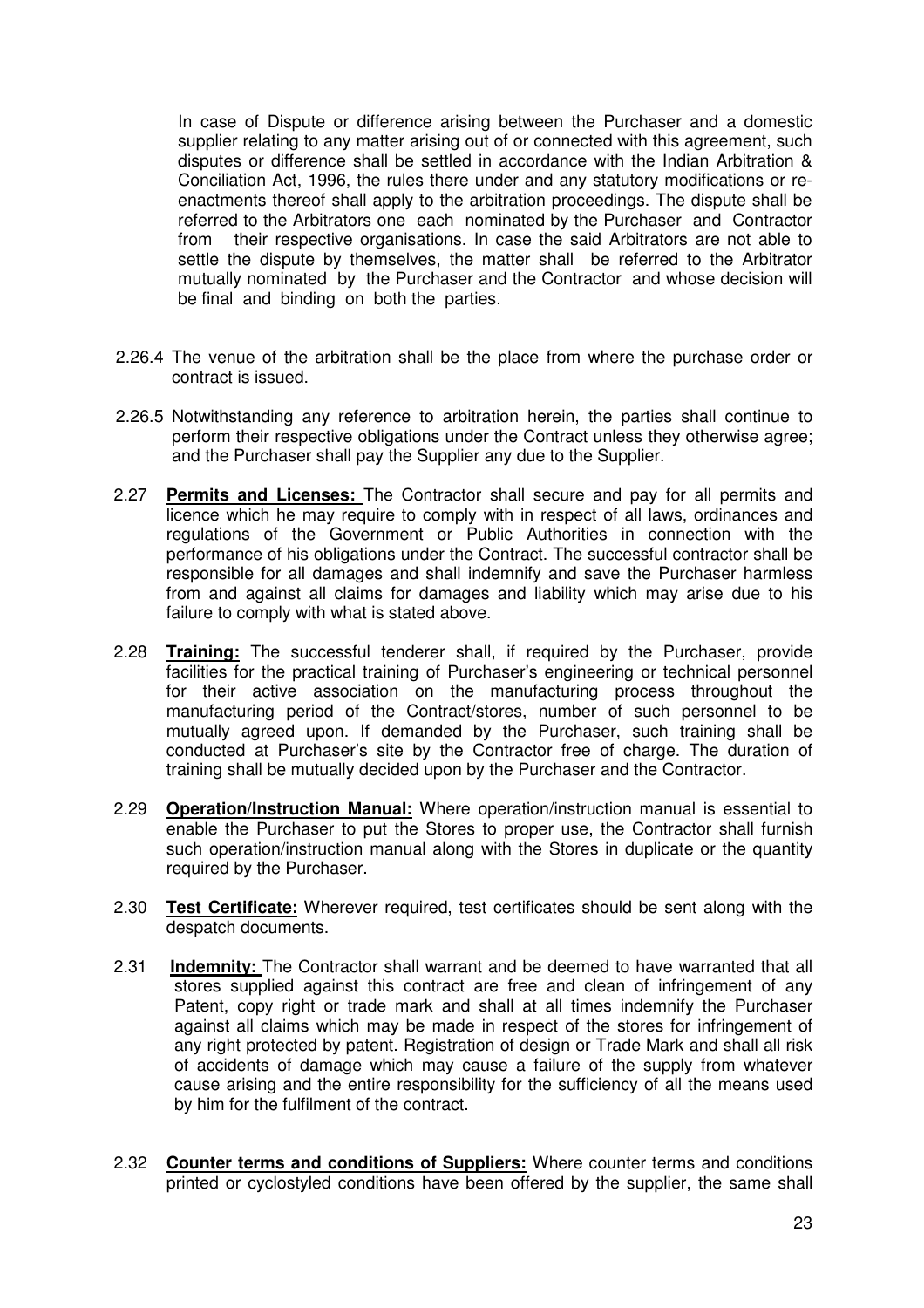not be deemed to have been accepted by the Purchaser unless specific written acceptance thereof is obtained.

#### 2.33 **Erection of plant & Machinery:**

- 2.33.1 Tenderers must clearly and separately furnish in their offers the terms of supervision of erection and commissioning particularly in respect of plant/machinery/equipment.
- 2.33.2 Whether erection of a plant or machinery is the responsibility of the contractor as per the terms of the contract and in case the contractor fails to carry out the erection as and when called upon to do so within the period specified by the purchaser, the purchaser shall have the right to get the erection done through any source of his choice. In such an event, the contractor shall be liable to bear any additional expenditure that the purchaser is liable to incur towards erection. The contractor shall, however, not be entitled to any gain due to such an action by the Purchaser.
- 2.33.3 In respect of Contractors involving installation and commissioning by the overseas supplier where identifiably charges for the same has been quoted by the tenderer, he shall bear the income tax liability as per the rates prevailing at the time of undertaking the job in accordance with the income tax act in force in India, which at present is 20% on the installation and commissioning charges.
- 2.33.4 In all cases where contracts provide for supervision of erection and commissioning or for test at the Purchaser's premises the Purchaser except where otherwise specified, shall provide free of charge, such labour, Materials, fuels, stores, apparatus and instruments as may be required from time to time and as may reasonably be demanded by the contractor to carryout efficiently such supervision of erection and commissioning and for the requisite test. In case of contracts requiring electricity for the completion of erection and commissioning and testing at site, such electricity shall be supplied free to the Contractor.

#### 2.34 **Free Issue Material (FIM) (If specified in the tender documents):**

- 2.34.1 Wherever contracts envisage supply of Free Issue Material (FIM) by the Purchaser to the contractor, such Free Issue Material shall be safeguarded by an insurance policy to be provided by the Contractor at his own cost for the full value of such materials and the insurance policy shall cover, the following risks specifically and shall be valid for six months beyond the contractual delivery date.
	- o **Risk to be covered:** Any loss or damage to the Purchaser's material due to fire, theft, riot, burglary, strike, civil commotion, terrorist act, natural calamities etc. and any loss or damage arising out of any other causes such as other materials falling on purchaser's materials.
	- o **Insured by:** (Name of the Contractor)
	- o **Beneficiary:** Institute for Plasma Reearch, Near Indira Bridge, Bhat, Gandhinagar-382428.
	- o **Amount for which insurance policy to be furnished:** The amount will be indicated in the respective contract.

Free Issue Material (FIM) will be issued to the Contractor only after receipt of the Insurance Policy from the Contractor. The contractor shall arrange collection of the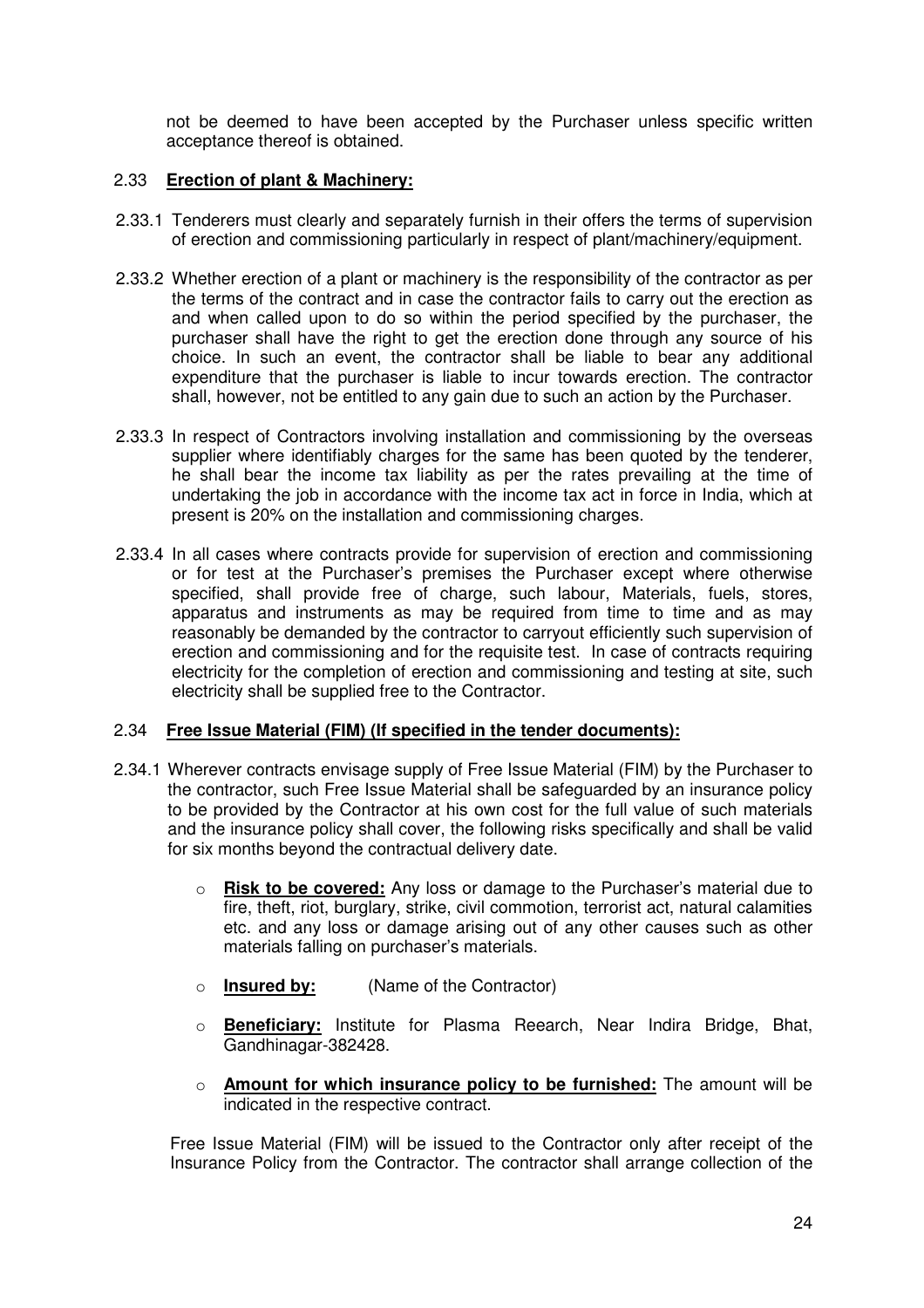FIM from the Purchaser's premises and safe transportation of the same to his premises at his risk and cost.

Notwithstanding the insurance cover taken out by the Contractor as above, the contractor shall indemnify the purchaser and keep the Purchaser indemnified to the extent of the value of free issue materials t be issued till such time the entire contract is executed and proper account for the FIM is rendered and the left over/surplus and scrap items are returned to the Purchaser. The contractor shall not utilize the Purchaser's free issue materials for any job other tha the one contracted out in this case and also not indulge in any act, commission or negligence which will cause/result in any loss/damage to the Purchaser and in which case, the Contractor shall be liable to the Purchaser to pay compensation to the full extent of damage/loss. The Contractor, shall be responsible for the safety of the free issue materials after these are received by them and all through the period during which the materials remain in their possession/control/custody. The free issue materials on receipt at the Contractor's works shall be inspected by them for ensuring safe and correct receipt of the material. The Contractor shall report the discrepancies, if any, to the Purchaser within 5 days from the date of receipt of the material. The Contractor shall take all necessary precautions against any loss, deterioration, damage or destruction of the FIM from whatever cause arising whilst the said materials remain in their possession/custody or control. The FIM shall be inspected periodically at regular intervals by the Purchaser for ensuring safe preservation and storage. The contractor shall also not mix up the FIM with any other goods and shall render true and proper account of the materials actually used and return balance remaining unused material on hand and scrap along with final product and if it is not possible within a period of one month from the date of delivery of the final product covered by this purchase order. The Contractor shall also indemnify the Purchaser to compensate the difference in cost between the actual cost of the FIM lost/damaged and the claim settled to the Purchaser by the insurance company. The decision of the Director, Institute for Plasma Research, as to whether the Contractor has caused any loss, destruction, damage or deterioration of the FIM while in his possession, custody or control from whatever cause arising and also on the quantum of damage suffered by the government, shall be final and binding upon the Contractor.

- 2.35 **Governing Language:** The contract shall be written in English language which shall govern its interpretation. All correspondence and other documents pertaining to the Contract, which are exchanged by the parties, shall be written in the English language only.
- 2.36 **Applicable Law:** The Contractor shall be interpreted in accordance with the laws of the Union of India and all disputes shall be subject to place of jurisdiction as specified in the Contract.
- 2.37 Late/delayed tenders will not be accepted. Incomplete tenders may be rejected at the discretion of IPR.
- 2.38 **IPR is not bound to accept the lowest tender. IPR reserves the right to select any vendor at its sole discretion.**
- 2.39 **Result of the tenders:** Unsuccessful tenderers will not be informed of the result of their tenders.
- 2.40 The Director, IPR reserves the right to accept or reject any quotation/tenders fully or partly without assigning any reason.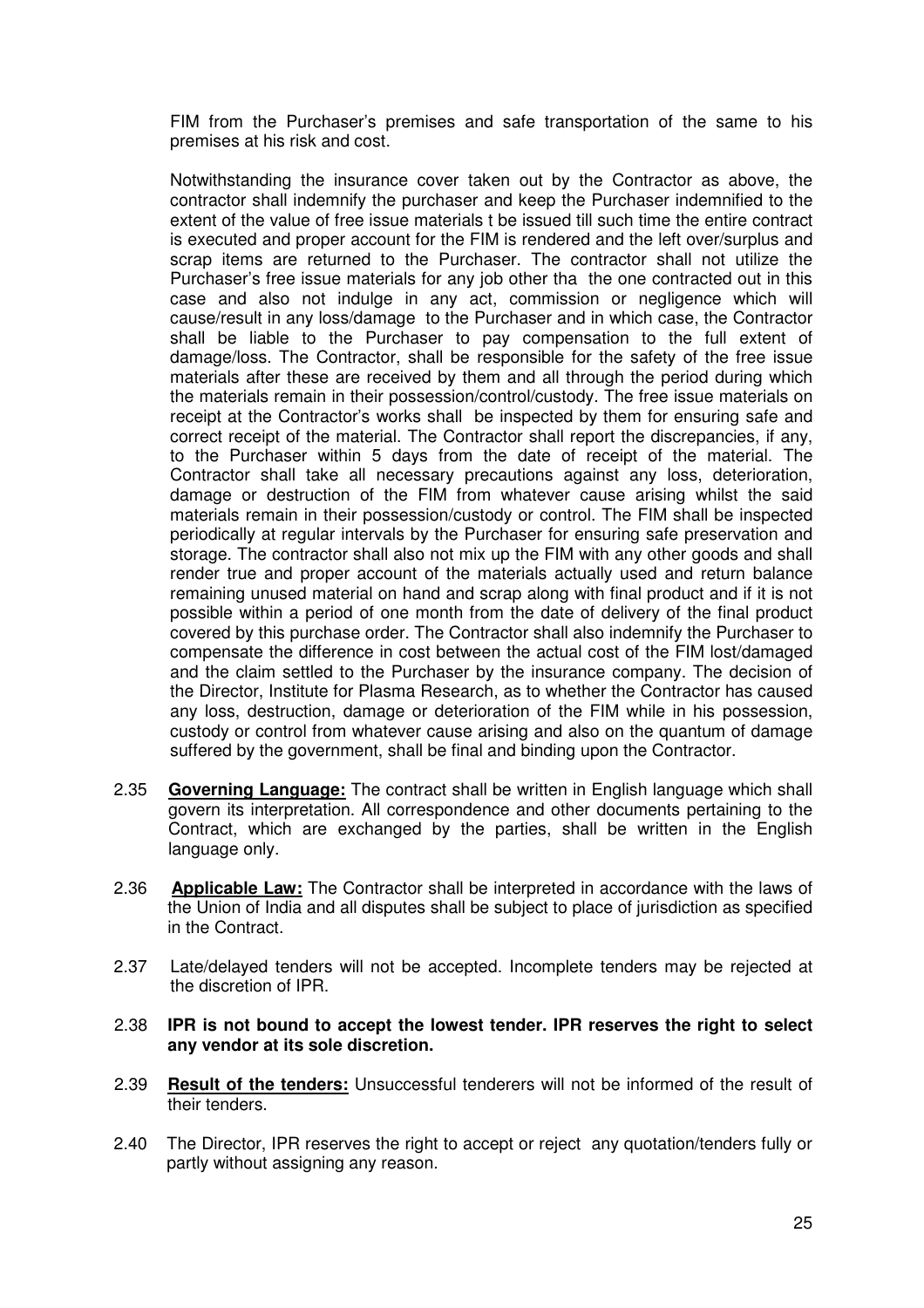2.41 IPR reserves the right to place order on a single party or to split the order at its sole discretion.

#### **CONFIRMATION LETTER FROM BIDDER:**

#### Bidder will attach a confirmation letter (draft given below) with their bid.

"This is to confirm that we have studied all documents and specifications of Tender notice for "Fabrication/ manufacturing and supply of Vacuum, cryo compatible super conducting central solenoid cryostat cylinder, current lead chamber, LN2 shield, vacuum line pump duct and in-situ assembly of all the items" (Tender No.IPR/TN/PUR/13/14-15 dated 23-3-2015). We also hereby confirm that our Price Bid is in-line with the terms and conditions, management specifications and technical specifications given in this tender."

Place: Signature **Date: Name: Name of the bidder: Official Seal:** 

**Note: A copy of the terms and conditions duly signed should accompany your quotation.**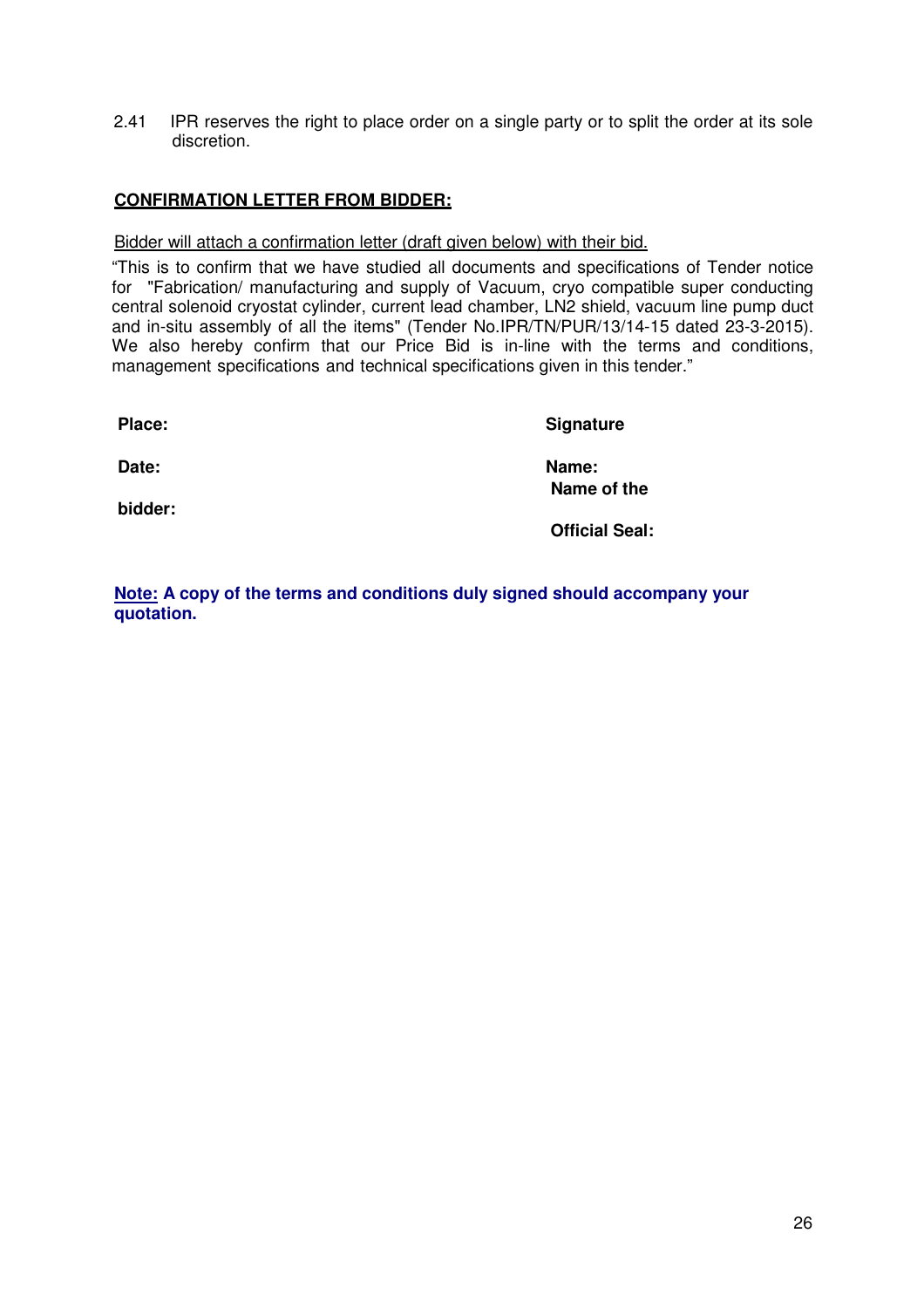## **WORK CONTRACT FOR FABRICATION &ASSEMBLY OF VACUUM, CRYO COMPATIBLE**

## **(1) SUPECONDUCTING CENTRAL SOLENOID CRYOSTAT CYLINDER & RELATED ACCESSORIES**

## **(2) SUPECONDUCTING CENTRAL SOLENOID CURRENT LEAD CHAMBER & RELATED ACCESSORIES**

## **(3) SUPECONDUCTING CENTRAL SOLENOID VACUUM LINE PUMP DUCT, JACKETED TRANSFER LINE & RELATED ACCESSORIES**

## **(4) GROUND ASSEMBLY OF ITEMS (1), (2) & (3) AT IPR**

**INSTITUTE FOR PLASMA RESEARCH BHAT, GANDHINGAR – 382428 GUJARAT, INDIA PHONE: 079-23962000/2136 FAX: 079-23962277**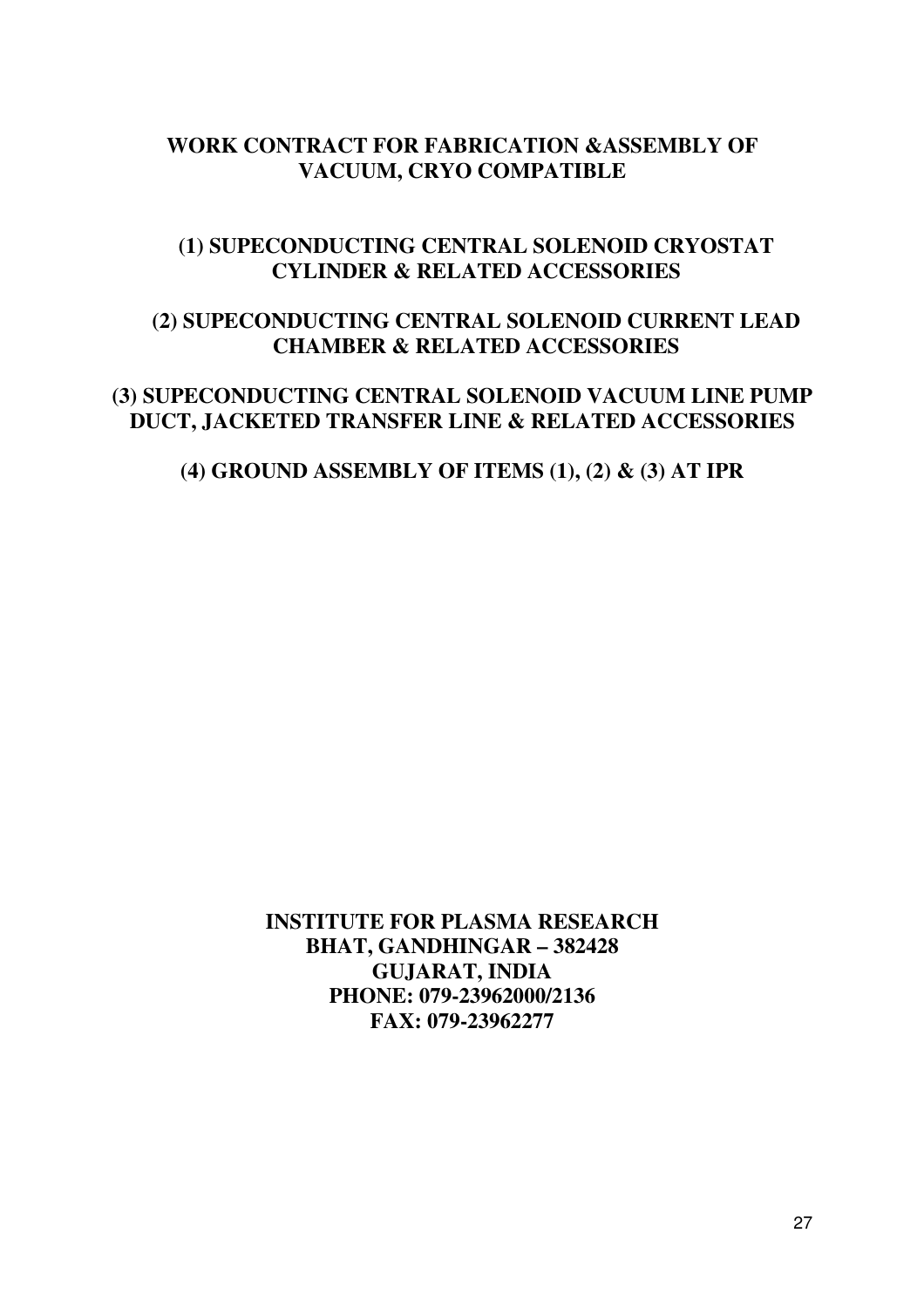#### **Contents:**

- **1.0 Introduction.**
- **2.0 Subsystem, Items to be procured in work contract**
- **3.0 Scope of Works for work contract (Category 1, 2, 3 & 4)**
- **4.0 Applicable Standards/Specifications**
- **5.0 Work Procedure at Site**
- **6.0 Period of work completion**
- **7.0 Guarantee**
- **8.0 Acceptance Criteria**
- **9.0 Facilities available at IPR Site**

**Annexure I - List of Drawings & related Notes** 

**Annexure II – Price Bid Format**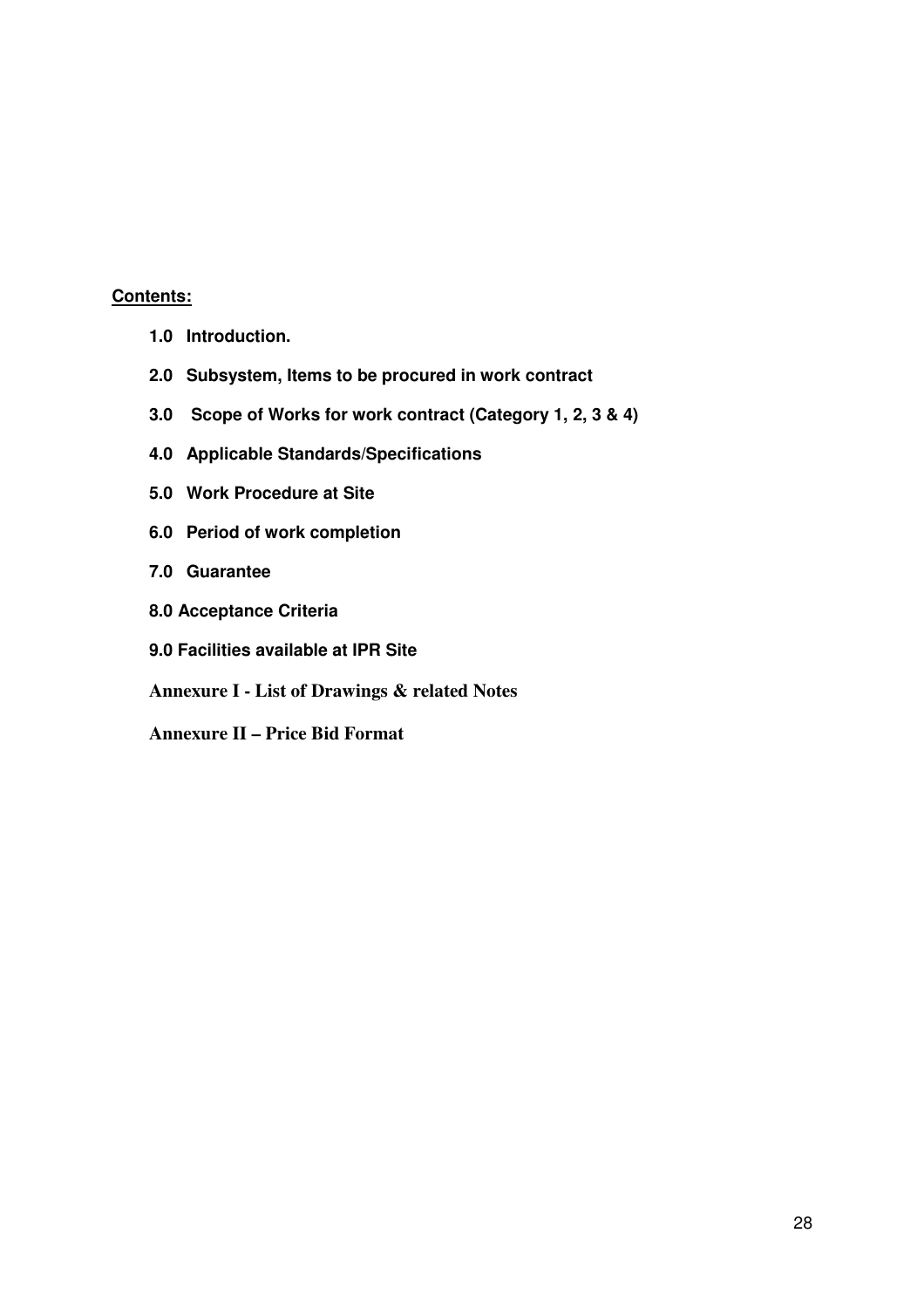**1.0 INTRODUCTION:** SST-1, country's first indigenously built steady state superconducting tokamak is planned to be equipped with a Nb3Sn based super-conducting central solenoid. This central solenoid will be housed inside a plug-in cryostat with necessary accessories. This contract includes the fabrication & ground assembly of components like plug in cryostat, current lead chamber, LN2 shields, vacuum line pumping duct, cryogenic jacketed transfer lines etc and their ground assembly at IPR site as per the detailed assembly drawings.

## **2.0 SUB-SYSTEM, ITEMS TO BE PROCURED IN THIS WORK CONTRACT**

- (A) CS Cryostat Cylinder as per drawing
- (B) CS Current lead chamber (CLC) as per drawing
- (C) LN2 shields and copper radiation guards for item (A) & (B) as per drawing
- (D) LN2 shield supports as per drawing
- (E) CS Magnet support & spacers as per drawing
- (F) CS Vacuum Line Pumping Duct line (SS304L pipe)
- (G) Hydraulic connections for Helium & LN2 transfer lines to above systems
- (H) Matching & appropriate quantity of 'O' Rings for above systems
- (I) Matching & appropriate quantity of SS304 fasteners for above systems
- (J) Matching & appropriate quantity of G10 bushes for above systems
- (K) Vacuum jacketed cryogenic transfer lines (SS 304L pipe OD 17.2mm, 1.65mm thk, 12 mtr. length and SS 304L pipe OD 60.3mm, 2.77mm thk, 12 mtr. Length) electropolished outer surfaces.

### **3.0 SCOPE OF WORK**

*Fabrication of high vacuum* ( $\leq$  *1x10<sup>-5</sup> mbar), CRYO (80 K) compatible* 

*(1) Cryostat cylinder, current lead chamber, LN2 shields, vacuum line pumping duct, necessary supports* 

- Procurement of raw materials  $\&$  approval of the same from IPR QA
- Preparation of detailed manufacturing/fabrication drawings & approval of the same from IPR
- Machining & fabrication of cryostat cylinder, current lead chamber, LN2 shield, vacuum line pumping duct, magnet supports, LN2 shield supports, etc.
- Electro-polishing of LN2 shields, cleaning, buffing, and ground assembly of above mentioned items

*Note:* 

List of works to be carried out by contractor as per technical specification/drawings under purchaser's supervision and guidance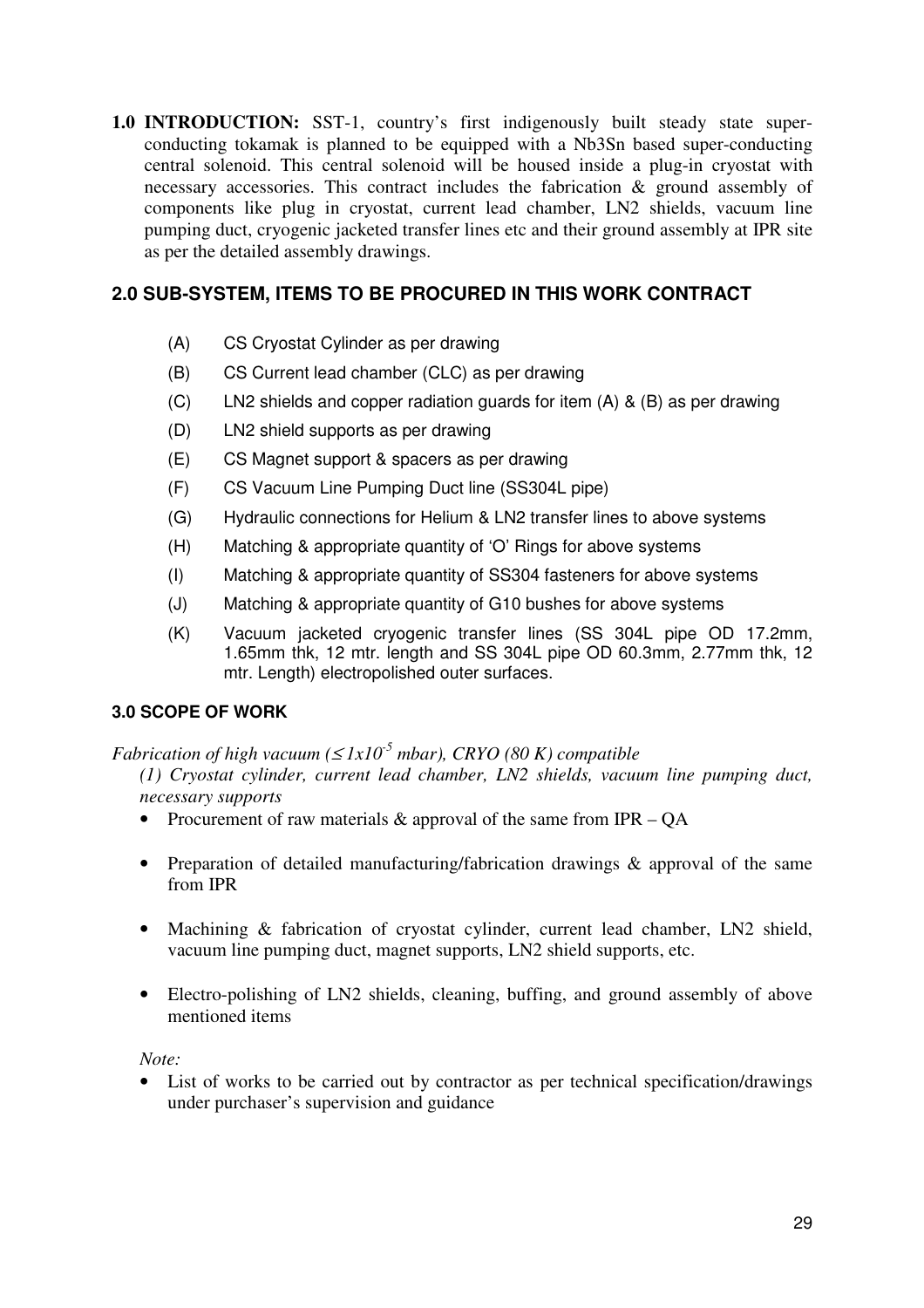• Any tools, fixtures, jigs, temporary supports etc., required for above-mentioned works, would be procured/designed/fabricated by contractor. Vendor will also procure material for the same.

#### *(2) Hydraulic connections for Helium & LN2 transfer lines*

- Procurement of raw materials & approval of the same from IPR OA
- Preparation of detailed manufacturing/fabrication drawings & approval of the same from IPR
- Electro-polishing, cleaning, buffing (at weld locations), hydraulic transfer lines, pipe/tubes
- Cutting, bending (minimum ovality, wrinkle free bends), layout of pipe/tubes as per CAD model/available space, welding, cleaning, buffing
- Thermal shock tests, vacuum integrity and uniform temperature distribution test on LN2 shields
- Helium leak, radiography on top/bottom pipe/tube joints, leak repair on faulty joints if any & re-tests

*Note:* 

- List of works to be carried out by contractor as per technical specification/drawings under purchaser's supervision and guidance
- Any tools, fixtures, jigs, temporary supports etc., required for above-mentioned works, would be procured/designed/fabricated by contractor. Vendor will also procure material for the same.

*(3) Procurement of 'O' rings, SS304 fasteners, G-10 bushes/sheet as per requirement* 

• Procurement of above materials as per quantity required & approval of the same from IPR – QA

*(4) Ground assembly of (1), (2) & (3)*

- Interference checks/clearances of cryostat cylinder, LN2 shields, current lead chamber, vacuum line pump duct, hydraulic pipe/tube, supports/spacers etc.
- Welding & cleaning and buffing of cryostat cylinder, current lead chamber hydraulic pipe/tubes
- Helium leak, radiography of pipe/tube joints, leak repair on faulty joints if any  $\&$  retests
- Thermal & electrical isolation checks of assembled system
- Closing & leak testing of the assembled system on ground (some temporary dummy flanges are required)

*Note:*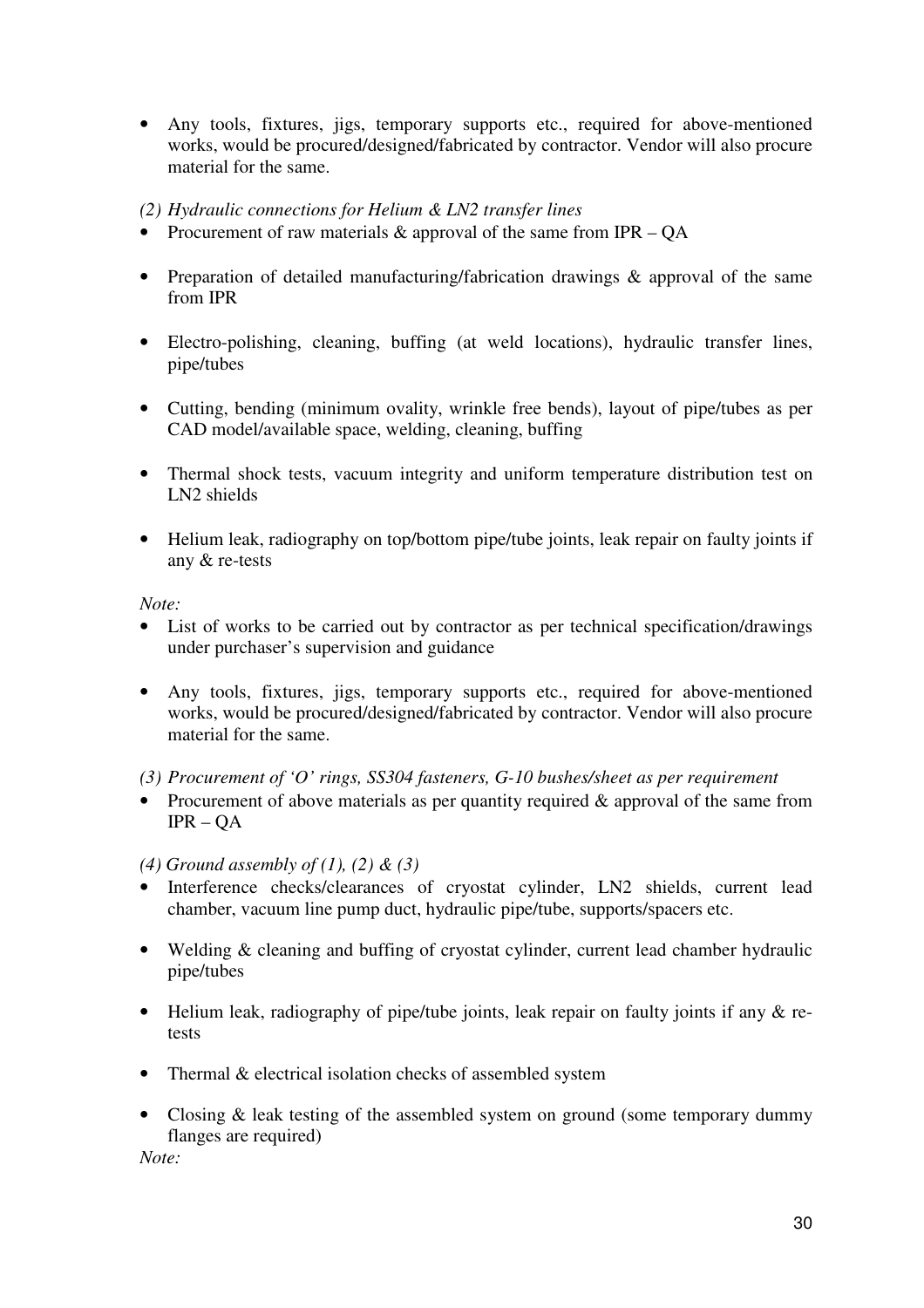- List of works to be carried out by contractor as per technical specification/drawings under purchaser's supervision and guidance
- Any tools, fixtures, jigs, temporary supports etc., required for above-mentioned works, would be procured/designed/fabricated by contractor. Vendor will also procure material for the same.

#### **4.0 CODES AND STANDARDS**

- 1. For TIG welding procedure qualification, welder's qualification and all other welding details ASME-Sec-IX shell be followed.
- 2. Filler (Consumable) for the TIG welding: AWS SFA A5.9 ER 316LMnNF (Nil Ferrite), LINCOLN ELECTRIC make
- 3. For copper to SS welding, conventional welding electrodes (e.g. ER Cu-NI) may be used, welding flux if used should be cleaned/removed properly
- 4. Only seamless pipes/tubes should be used in the fabrication of all vacuum/cryogenics related works
- 5. For testing methods ASME-Sec-V shall be followed.
- 6. All welded/flange joints must be helium leak tested
- 7. Linear dimensional tolerances as per DIN ISO 2768 m standard
- 8. Thermal & Electrical isolation checks

#### **5.0 WORKS PROCEDURE /GUIDELINES**

- List of defined works to be carried out by contractor as per technical know how under purchaser's supervision and guidance
- Contractor would procure all raw material required for the work contract purpose. Contractor should provide required manpower, machine tools, equipment services and all necessary consumables during ground assembly of CS cryostat cylinder, current lead chamber, LN2 shield, vacuum line pump duct, transfer lines at IPR.
- Contractor will discuss with IPR authority the fabrication methodology, and will give complete breakup of activities, facilities to be used and time schedule. For any required deviation from this established procedure, prior permission of IPR is a must.

#### **6.0 PERIOD OF WORK COMPLETION**

The essence of this contract is the completion of the work in time. The period of completion for the work contract is within 06 (six) months from the date of work order. All necessary arrangements should be made to guarantee the execution time period.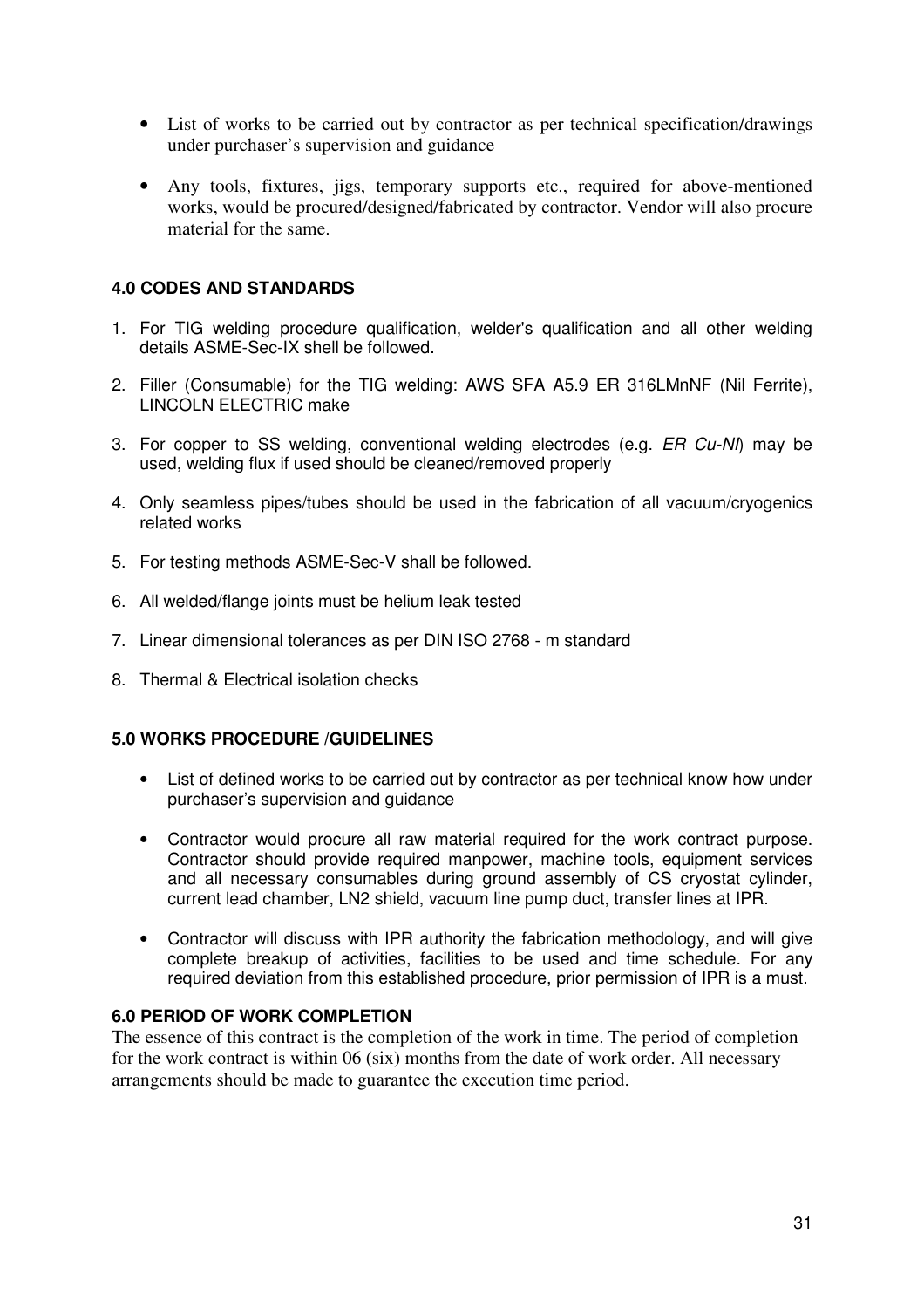#### **7.0 GUARANTEE**

Contractor will give guarantee for workmanship/welding/fabrication of components executed by the contractor himself for (12) twelve months from the date of final acceptance of the components. During this period if any fault occurs/detected in contractor's services, contractor will rectify the same at no extra cost. In the event contractor fails to fulfil his guarantee obligations, IPR shall have the right to remedy or to have remedied the defect/fault, in both cases for contractor's account

#### **8.0 ACCEPTANCE CRITERIA (at vendor site)**

- (a) Raw material test certificates of materials procured by vendor and approval of the same by IPR - QA (SS304L, SS316L, OFHC copper, G10 insulator, welding electrodes etc.)
- (b) Dimension metrology and alignment of all fabricated components and assembled units by IPR personnel at room temperature
- (c) Visual inspection of components for any defects, flaws etc by IPR personnel
- (d) Helium leak testing for welded, flange joints (All joints must be helium leak tested for the sensitivity of  $\leq 1 \times 10^{-8}$  mbar liter/sec at 300K, 80K) in presence of IPR personnel
- (e) Overall vacuum level of cryostat cylinder, current lead chamber, ducts, LN2 shields should be  $\leq 1 \times 10^{-5}$  at 300K. 80K during pre-cooling in presence of IPR personnel
- (f) Thermal & Electrical Isolation/shorting checks (multi-meter, megger testing  $\sim$  10 Mega Ohm at 1 KV) of related sub-systems/components in presence of IPR personnel
- (g) All the LN2 shield components should be subjected to thermal cycling (shock) tests. The following procedure shall be adopted for thermal cycling tests.

#### **Thermal shock tests For LN2 shields (at vendor site) in presence of IPR personnel**

LN2 shields: All the components of LN2 shields (especially weld joints) should be warmed up to  $80^{\circ}$  C by passing boiling water, then cooled down to LN2 temperature  $(77K/196<sup>0</sup>$  C) by passing liquid nitrogen and held up at this temperature for at least 30 minutes. The cooled components are again warmed up to 80 $^{\circ}$  C by passing boiling water. This process would be repeated at least 5 (five) times for all components and then subjecting to helium leak testing and uniform temperature distribution tests all along shield surface. Final approval would be issued after satisfactory performance of shields at IPR.

(h) Final approval will be issued after leak testing of assembled system (Point no. 4 under scope of work-Clause 3.0) at IPR

#### **9.0 FACILITIES AVAILABLE AT IPR SITE**

- 1. Water / compressed air / electric power supply
- 2. 10 ton overhead crane in SST-1 Hall.
- 3. ECDS Unit for dimension/metrological check
- 4. Helium leak testing detector for vacuum leak testing
- 5. Megger & multi-meter for electrical isolation tests

Contractor shall engage all other necessary machinery equipments, manpower etc. at site during execution of work contract if required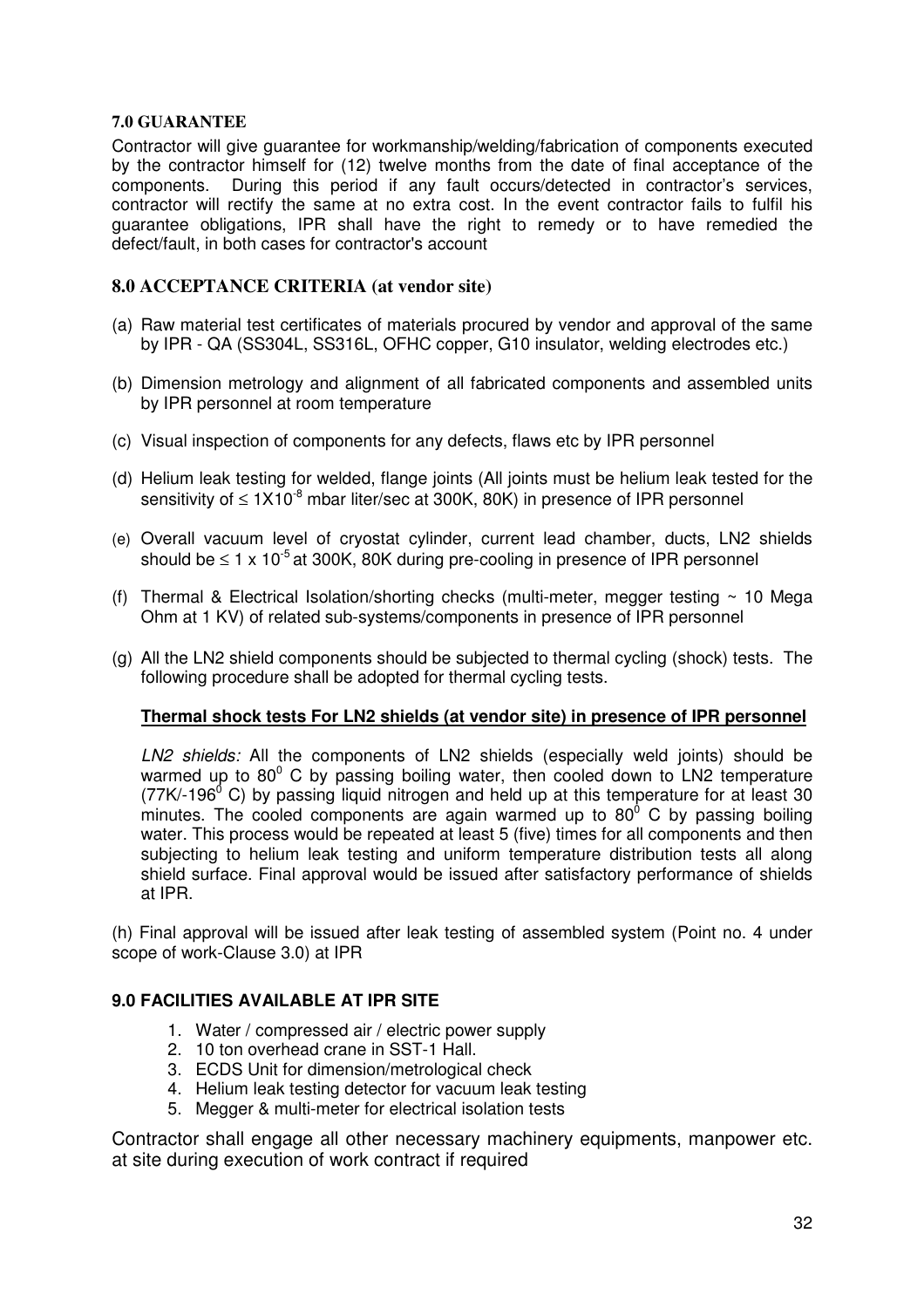| SI. No. | Description of Drawing, Bill of Material (BOM)          | Number of Drawing | <b>Remarks</b> |
|---------|---------------------------------------------------------|-------------------|----------------|
|         |                                                         | <b>Sheets</b>     |                |
| 01      | Assembly view of Super-conducting Cs cryostat           | 01                |                |
| 02      | Drawing showing Flange joint between Cylinder &         | 01                |                |
|         | Current lead chamber                                    |                   |                |
| 03      | Super-conducting CS cryostat cylinder assembly          | 01                |                |
| 04      | Part detail Super-conducting CS cryostat cylinder       | 01                |                |
| 05      | Part detail Super-conducting CS cryostat cylinder       | 01                |                |
| 06      | Part detail Super-conducting CS cryostat cylinder       | 01                |                |
| 07      | Super-conducting CS Current lead chamber Assembly       | 01                |                |
| 08      | Part detail of Super-conducting CS Current lead chamber | 01                |                |
| 09      | Part detail of Super-conducting CS Current lead chamber | 01                |                |
| 10      | Base Spacer for Super-conducting CS                     | 01                |                |

### **Annexure I – List of Enclosed Drawings & Related Notes**

#### Related Notes:

- 1) The contractor will prepare fabrication drawings from the above listed/supplied engineering drawings and submit to IPR as per applicable DIN ISO standards. The fabrication drawings will be approved by IPR before commencing of the fabrication works. **The contractor should produce all the fabrication drawings to IPR for approval in A1 size drawing sheets and soft copy in (AUTOCAD/CATIA) software.**
- 2) Materials, welding procedures, qualification requirements, testing & examination etc. shall be as per relevant approved specifications
- 3) Before welding all parts shall be cleaned with detergent and finally cleaned with acetone or 1:1:1 trichloro-ethane
- 4) All seal welding shall be done By TIG method
- 5) Single pass welding shall be employed wherever possible to avoid trapping of gases between weld joint
- 6) All weld shall be ground smooth and flush with joining surfaces with convex curvature with adjoining wall
- 7) Use fixtures during welding, machining and heat treatment
- 8) Inner surface of cylinder assembly including ports, current lead chamber, bottom plate shall have a surface finish of 0.8 to 1.6 microns
- 9) Outer surface of cylinder assembly, current lead chamber, vertical, radial ports, inner surface cryostat along with cover flanges shall have a surface finish of 1.6 to 3.2 microns
- 10) Radiography test shall be carried out on all possible weld joints, for other weld joints helium leak test should be done
- 11) Components shall be subjected to electro-polishing and ultra-sonic cleaning as per approved procedure
- 12) During electro-polishing the gasket seating portion of CF flanges shall be protected from by using suitable material
- 13) All sharp corners of fabricated components should be rounded off
- 14) DP tests shall be carried out on root pass weld only
- 15) Abrasive cleaning of all surfaces exposed to vacuum is not allowed
- 16) Packing & supply/transportation of all components shall be as per approved procedure
- 17) Trial/ground assembly shall be done from QA point of view and as a reference for on-site assembly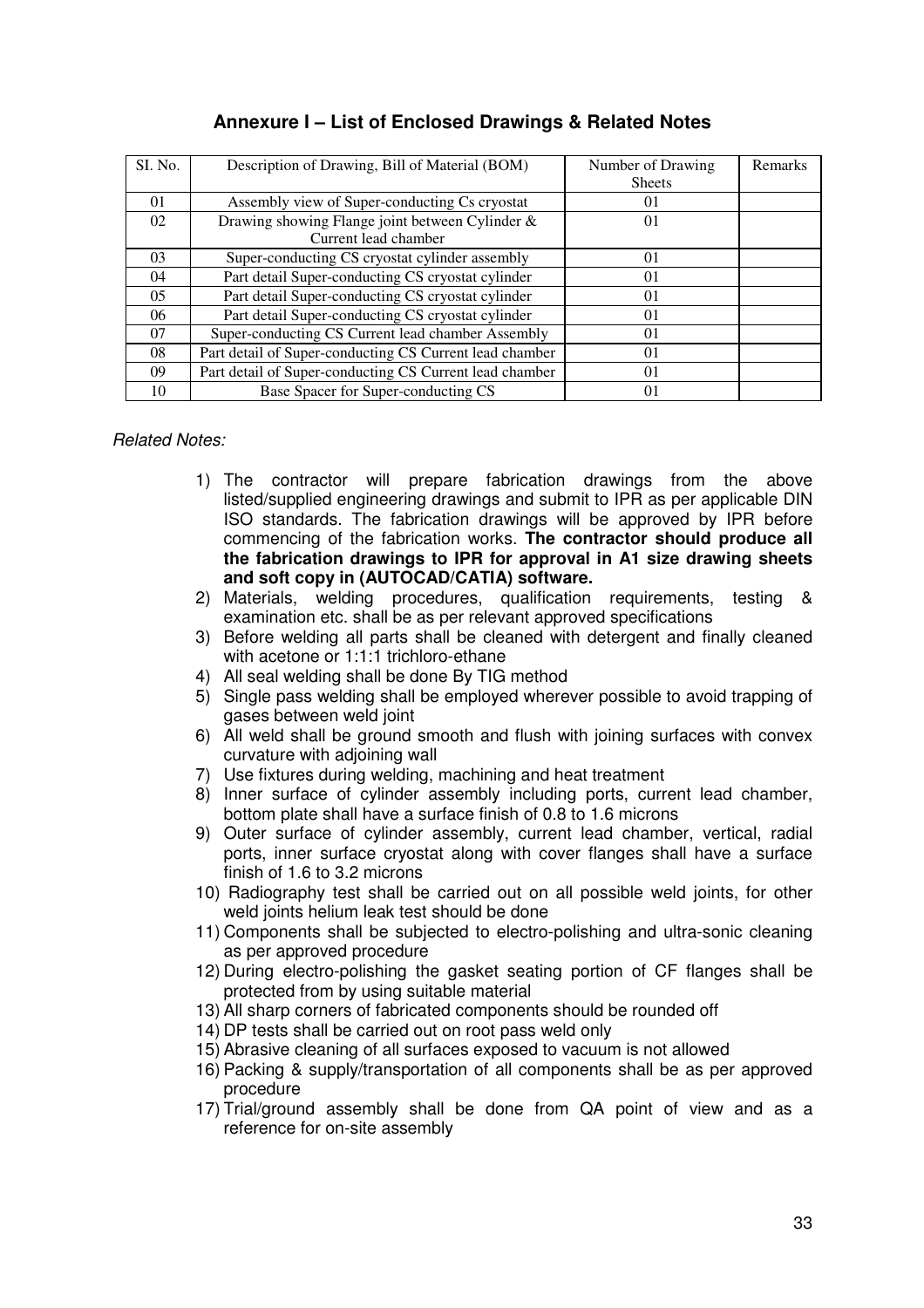## **Annexure II – Price Bid Format**

## **(Bidders are requested to offer their price bid in the following format)**

| Sr.No.         | <b>Item Description</b>                                                                                                                    | Quantity | <b>UOM</b> | <b>Currency</b> | <b>Unit Price</b> | <b>Total Price</b> |
|----------------|--------------------------------------------------------------------------------------------------------------------------------------------|----------|------------|-----------------|-------------------|--------------------|
|                | Cryostat cylinder & accessories                                                                                                            |          | Lot        |                 |                   |                    |
| $\overline{c}$ | Current lead chamber (CLC) & accessories                                                                                                   |          | Lot        |                 |                   |                    |
| 3              | LN2 shields (Cylinder + CLC) & accessories                                                                                                 |          | Lot        |                 |                   |                    |
| 4              | Vacuum pump line duct                                                                                                                      |          | Lot        |                 |                   |                    |
| 5              | Jacketed cryogenic transfer line & hydraulic<br>pipe/tubes                                                                                 |          | Lot        |                 |                   |                    |
| 6              | Base plate, base flange, rectangular/port flange,<br>space plate/flange etc.                                                               |          | Lot        |                 |                   |                    |
| $\overline{7}$ | O-rings, fasteners, G-10, Cu-radiation guards,<br>Kapton, MLI etc.                                                                         |          | Lot        |                 |                   |                    |
| 8              | Ground Assembly & testing of above items at IPR<br>(including unloading, shifting, handling with<br>accessories)<br>(Quote Lumpsum charge) |          | Lumpsum    |                 |                   |                    |
| 9.             | Other charges, if any                                                                                                                      |          |            |                 |                   |                    |
|                | <b>Total Rs.</b>                                                                                                                           |          |            |                 |                   |                    |